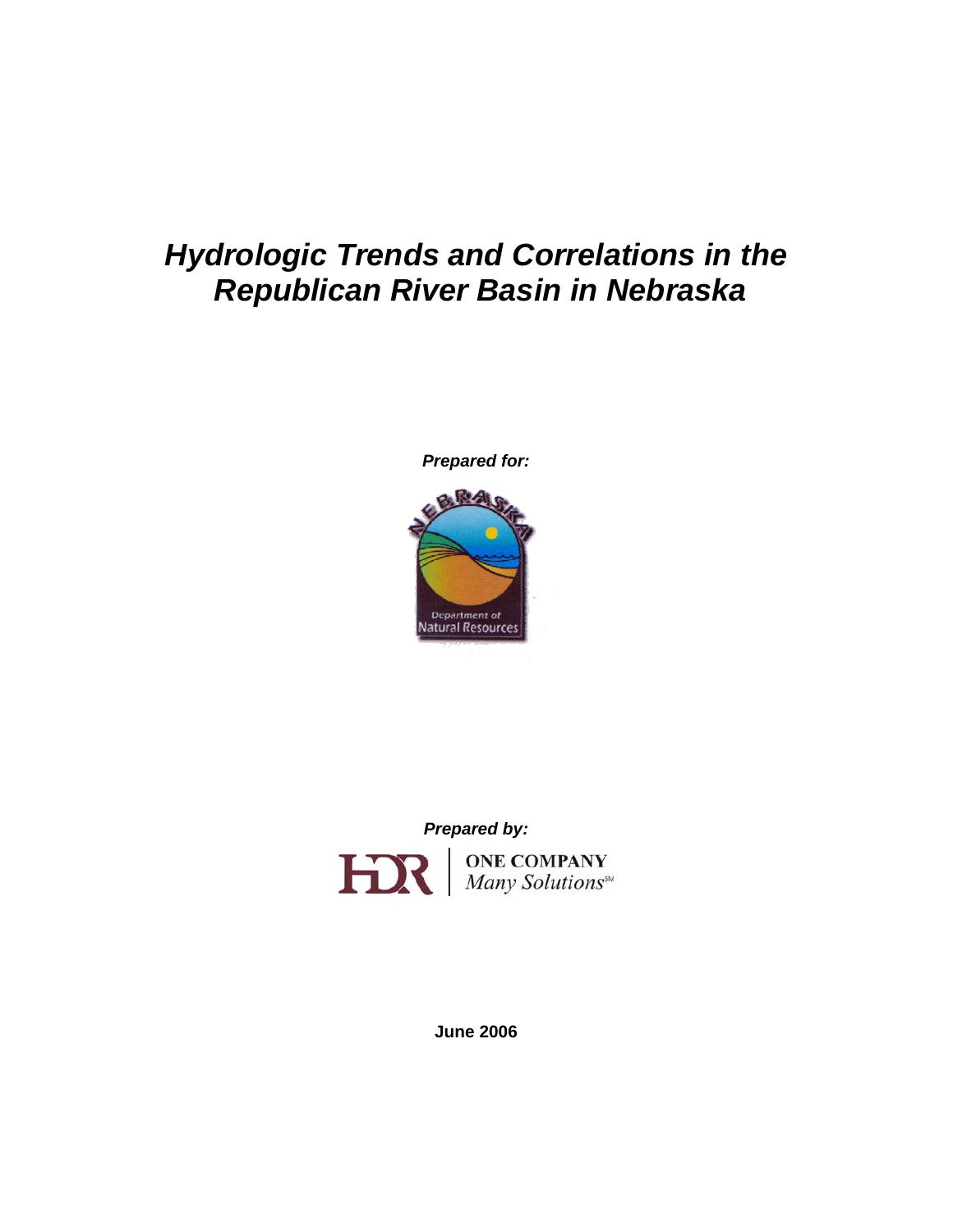# *Hydrologic Trends and Correlations in the Republican River Basin in Nebraska*

*Prepared for:* 

**The Nebraska Department of Natural Resources** 

> *Prepared by:*  **HDR Engineering, Inc.**

> > **June 2006**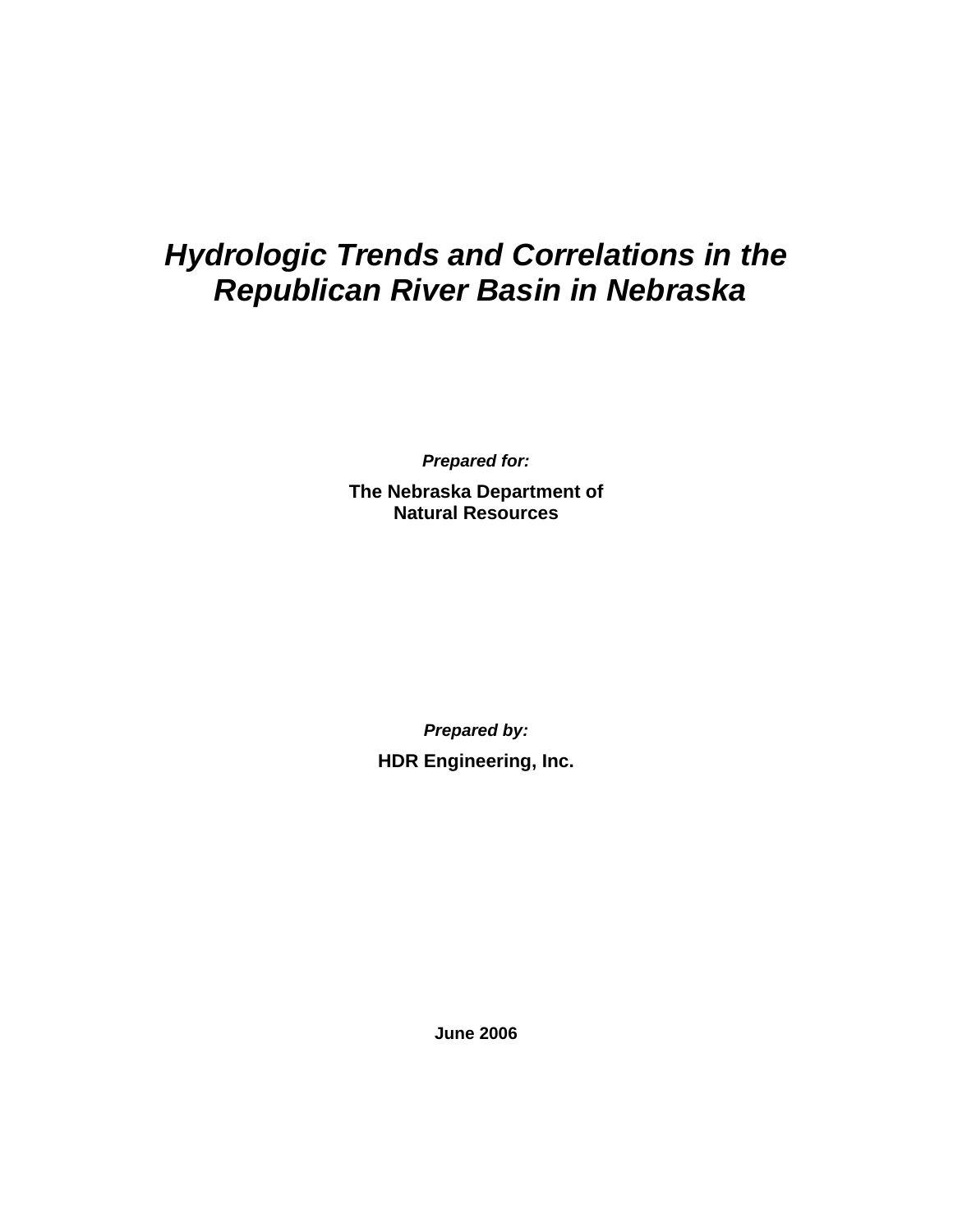## *Hydrologic Trends and Correlations in the Republican River Basin in Nebraska June 2006*

## *1. Introduction*

Since the implementation of the Republican River Compact Settlement, water accounting analyses show groundwater pumping is causing additional streamflow depletions. As a result, the State of Nebraska has imposed some restrictions on groundwater pumping and may need to apply additional ones to address low streamflow conditions. In an attempt to better understand the trends in streamflows and groundwater levels in Nebraska, HDR Engineering, Inc. has conducted a study of hydrologic data with the purposes of defining surface water and groundwater trends and correlating them. The goals of the study are to provide documentation of trends in groundwater levels and streamflow and to correlate these trends so that better estimates future streamflow can be made. In other words, the study is intended to provide a qualitative assessment of connectivity of streams and aquifer in the Republican River Basin in Nebraska, not a quantative assessment of determining the exact responses of streamflow to groundwater pumpage. The study was essentially restricted to Nebraska.

## *2. Data Sets*

## *2.1 Groundwater Levels*

The U.S. Geological Survey's (USGS) National Water Information System (NWIS) was the source for well records and groundwater level data. This data set is very comprehensive in coverage and in historic and current content. Certainly, there are additional data in project files and in local offices that would be of great value for local studies. However, for purposes of this regional study, USGS data are considered to be adequate. Figure 1 shows the locations of the wells with 2005 water level measurements; and the ones with historic data for, at least, the last 15 years to draw water level hydrographs. Table 1 lists the wells that were selected for use in the trend analysis.

## *2.2 Streamflow*

The sources of streamflow data included the USGS and Nebraska Department of Natural Resources (DNR). With the great interest in current conditions, some of the daily streamflow

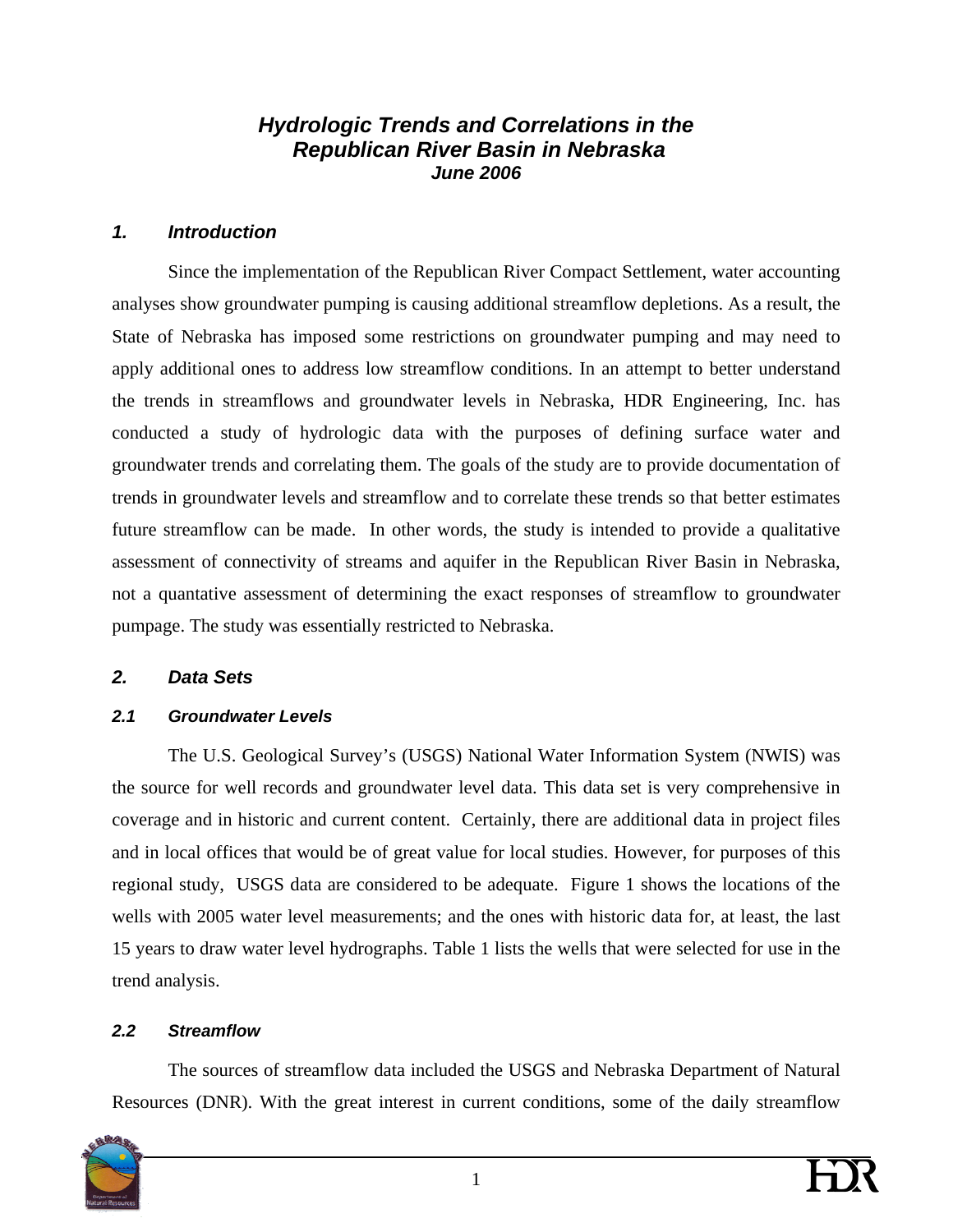values were preliminary, i.e., they had not received final internal review. Also, in some cases, HDR estimated values for relatively short periods that were missing, usually for ice conditions and equipment failures. Exceptions are for the streamflow gaging stations below Swanson Lake and Enders Reservoir which were only operated during the irrigation season since Sept 30, 1993. Also, streamflow and baseflow were estimated for ungaged stream segments between the inflow and outflow gages of Swanson Lake and Harlan County Lake for basin-wide assessments.

The location of these gaging stations are shown in Figure 2 and listed in Table 2.

The streamflow was separated into a baseflow and runoff components using the method adopted the groundwater consultants who worked on the Settlement. The analyses for the Settlement extended from the beginning of the record to September 30, 2000. Using Water Year 2001-2005 daily data and this method, the separation of streamflow records was extended to September 30, 2005.

## *2.3 Canal Diversions*

Daily diversion data for the major canals are maintained by DNR. Where possible, the data were downloaded from their web-based data files. Year 2005 data were preliminary and provided by personal communications from DNR staff. The locations are shown in Figure 2 and listed in Table 3.

## *3. Approach*

The general approach in developing an improved understanding of the hydrologic trends and correlations of flow in the Republican River and groundwater levels is subdividing the Republican River basin in Nebraska into groundwater flow zones on the basis of stream segments along the Republican River. The selected segments are separated at key USGS streamflow gages and lakes and include:

- Nebraska-Colorado and Nebraska-Kansas Statelines to Swanson Lake,
- Swanson Lake to McCook.
- McCook to Cambridge,
- Cambridge to Harlan County Lake, and
- Harlan County Lake to Hardy.

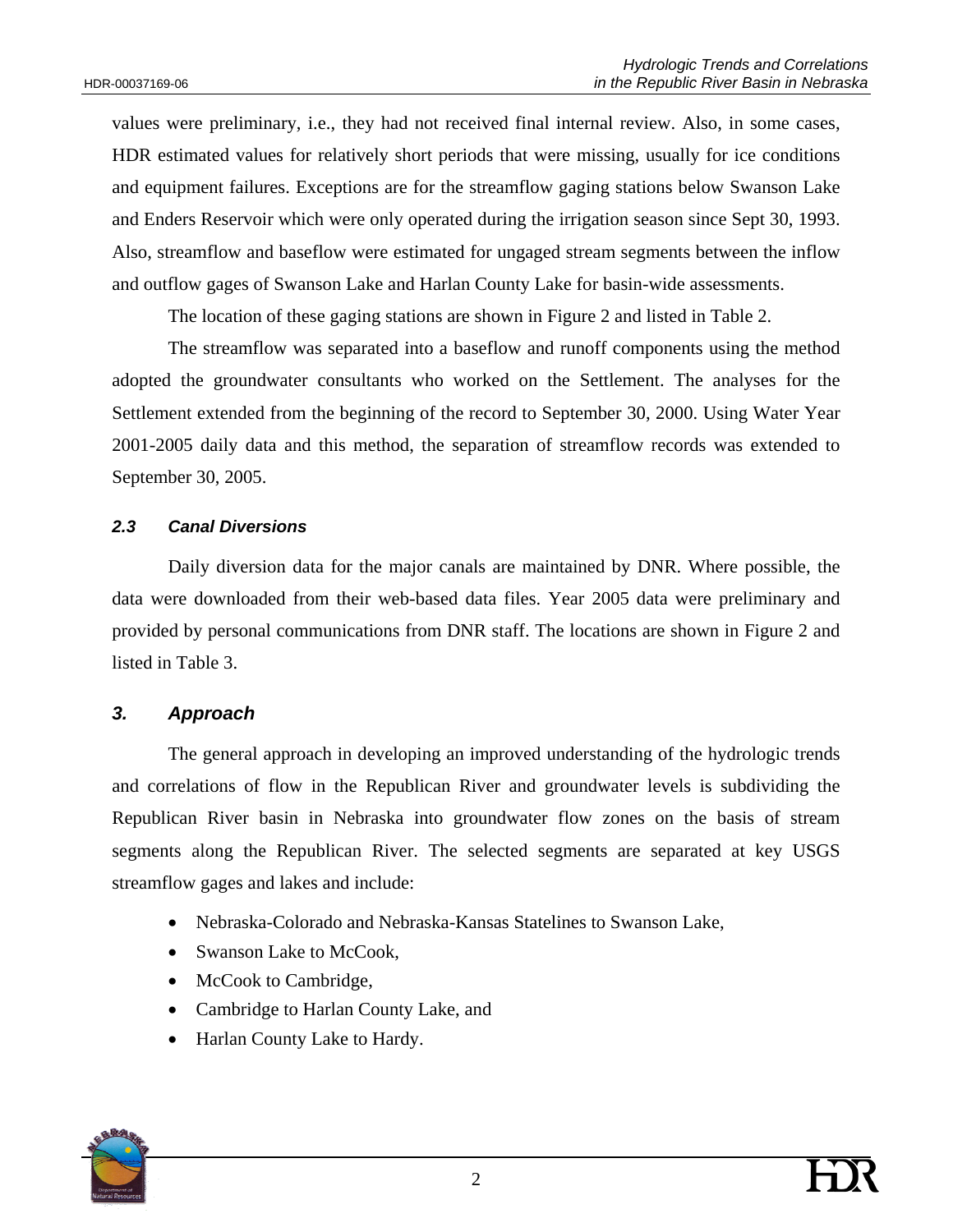The groundwater zones were delineated by contouring the groundwater levels measured in the winter or spring of year 2005 and drawing groundwater divides, starting at the boundaries of the stream segments.

For each of these segments, hydrographs were used to summarize and display streamflow, baseflow, runoff for streams, diversions for major canals, and water levels at representative wells. In most cases, these hydrographs were posted on a map to facilitate the development of the understanding of trends in terms of space and time and correlations of the various hydrologic, hydrogeologic and physiographic features.

To further summarize the findings, statistical measures of trends were computed and summarized. Finally, inflow by stream segments were summed to provide a regional characterization of streamflow and baseflow trends along the Republican in Nebraska.

## *4. 2005 Groundwater Levels and Flow Zones*

To characterize recent groundwater conditions, the USGS groundwater data for the study area were screened to select wells with January-June 2005 water-level measurements, sorted to select the most recent value if the well had more than one measurement, and posted on a large scale map. Then, water level contours were drawn by professional judgment in consideration of data values, consistency, potential for outliers, and physiographic features such streams. This 2005 groundwater level map is shown in Figure 3. As previously documented the highest groundwater levels are at the westernmost part of the basin and has a downward gradient toward the Republican River. Groundwater levels in the northern margin of the Republican River basin show a groundwater divide between the Platte and Republican Rivers. Groundwater in the eastcentral part of the study area flows toward streams in the Little Blue River basin.

The flow zones for the Republican River segments were delineated by drawing a groundwater flow line that terminates at the ends of the segments. These zones are shown in Figure 3 and define, on a regional basis, the area that contributes baseflow to a stream segment. These groundwater flow zones are significant in that they isolate cause and effect areas in the correlation of groundwater and surface water conditions.

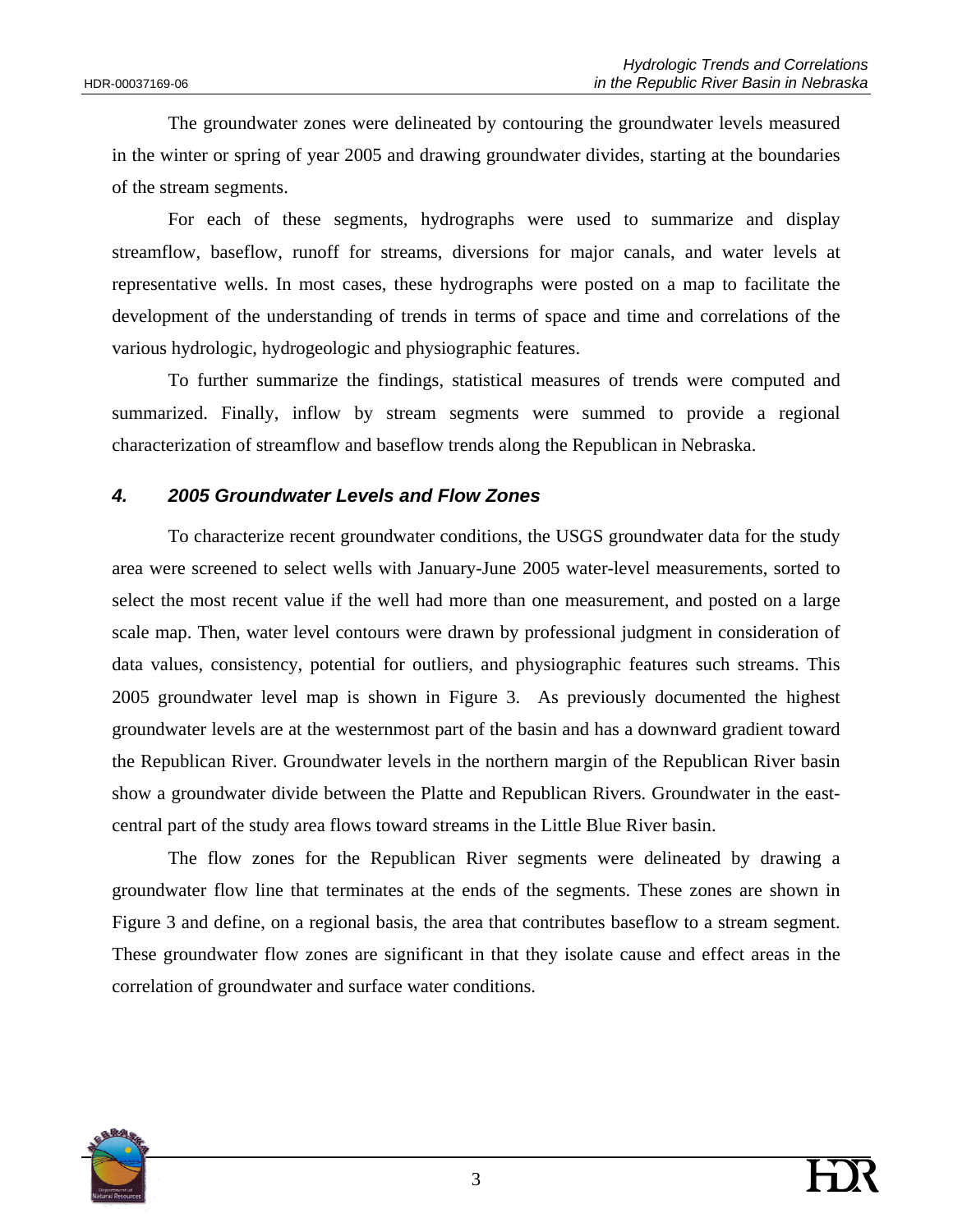## *5. Regional Changes in Groundwater Levels*

To characterize the regional changes in groundwater levels in the study area, especially with regard to recent times, groundwater level hydrographs and available data were reviewed with regard to suitable periods to characterize the changes. From this review, wells with relatively early and current measurements and with an extensive coverage became rather limited prior to 1980. To assess recent changes, a deflection in groundwater level hydrographs was commonly noted in 1999. As a result, the periods from 1980 to 1999 and 1999 to 2005 were selected for study.

The selected method was to use measurements in a common well, instead of mapping the water levels for each of the years and subtracting the elevations of the map surfaces. The selected approach is based directly on data measurements and not on the differences of interpreted water levels.

The groundwater level change maps for 1980-1999 and 1999-2005 are shown in Figures 4 and 5, respectively. The changes are shown in four (4) foot ranges or bands. For correlation purposes, location of irrigation wells and major surface water diversions are shown in Figure 6.

For the 19-year period from 1980-1999, water level declines of more than 12 ft were mapped in northwest Chase and south-central Perkins Counties. Water level rises of more than 12 feet were mapped in parts of central Gospher, Phelps, and Kearney Counties. The importation of surface water from the Platte River into this area for irrigation was, at least, the primary cause of significant rises in groundwater levels.

In general, the western half of the study area commonly showed water level declines and the eastern half commonly showed water level rises. Data are sparse in much of the central area.

For the recent 6-year period which includes a regional drought, the greatest declines in water levels were between 12 and 16 ft and are located in central Chase County. Throughout the study area, water levels, with few exceptions, showed declines. Of great interest, parts of Phelps and Kearney Counties showed water level declines between 8 and 12 ft. In much of these two counties, water level declines were greater than 4 ft. Also of great interest are the two areas just north of the Republican River (southern Gosper and northwest Harlan Counties and east-central Franklin and west-central Webster Counties) where water levels declines were between 4 and 8 ft. In the immediate vicinity of the Republican River and many of its major tributaries, water

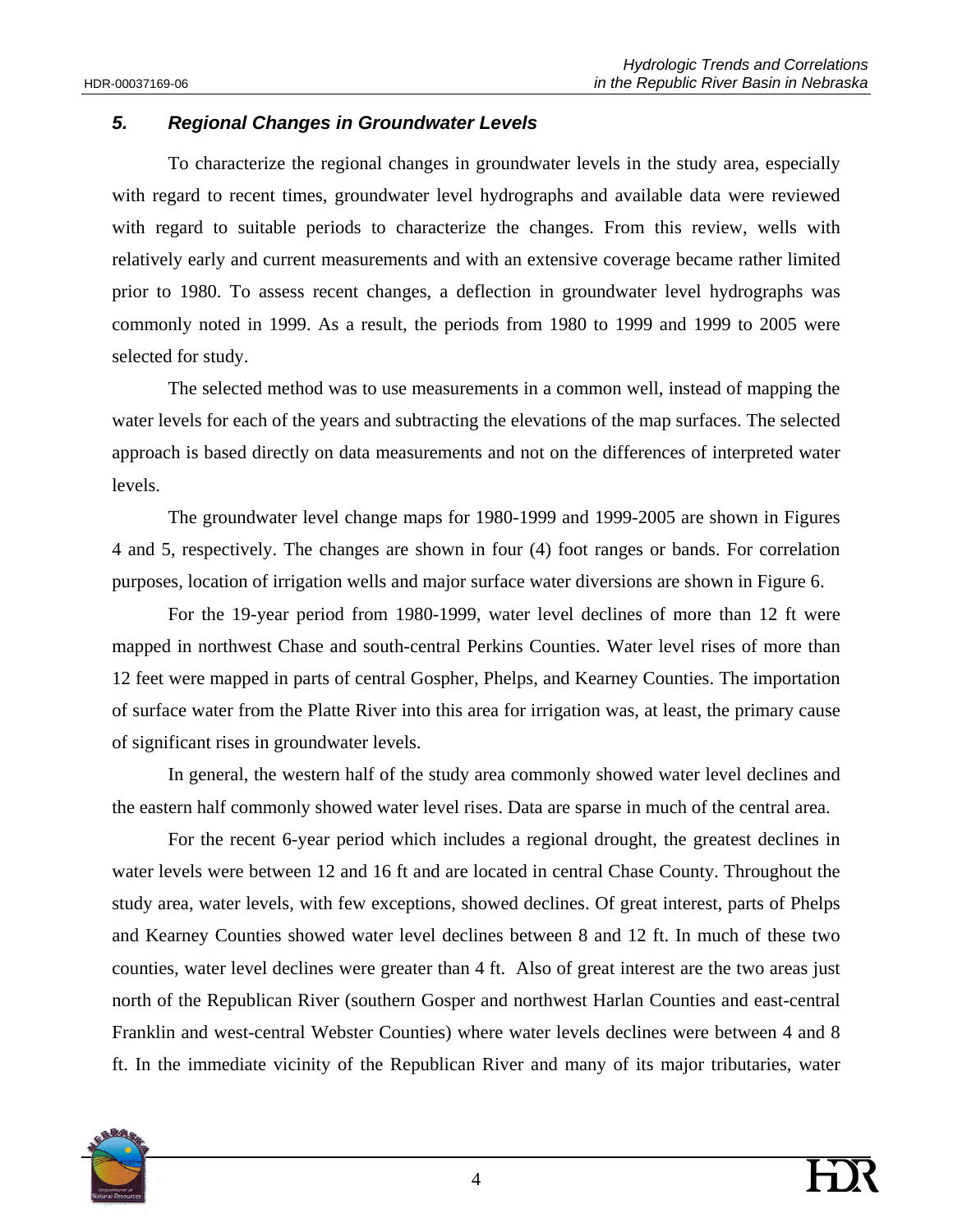level declines were less than 4 ft. No attempt was made to correlate the water levels declines and groundwater pumpage, nor groundwater rises to increased recharge from surface water irrigation.

## *6. Trends in Groundwater Levels*

The approach to characterize the trends in groundwater levels is to display about 10 representative hydrographs on maps for each of the five groundwater flow zones. Because of the interest in the Republican River and, to a lesser degree, in the Frenchman Creek, the selection emphasized wells in these valley areas. These displays are shown in Figures 7 through 11 for the five zones. To facilitate comparisons, the full range scale on the hydrographs is either 20, 50 and 100 ft, and an interval scale is either 5, 10 and 20 ft, respectively. The time scale begins in 1950 and ends in 2010. In a study of the displays, it is important to note that groundwater hydraulics dictates that changes in water levels in well near a stream will have a much more immediate effect on baseflow than remote wells.

Water level hydrographs for wells in the groundwater flow zones for the upper two reaches of the Republican River show long-term, substantial declines in the uplands area of Dundy, Chase and Perkins Counties. The reverse seems to be the case in the uplands area of Gospher, Phelps, and Kearney Counties for the two groundwater flow zones in the lower part of the basin. An exception is the last few years when water levels were declining. In the valley areas, groundwater levels show long-term stability, but some noticeable declines are evident in recent years. In the intermediate area, the signals are mixed with some wells in or near Gospher, Phelps, and Kearney Counties showing slight rises and some wells are showing stable or declining water levels. Most all the wells show some water level decline since the mid-1990s.

## *7. Trends in Streamflow, Reach Gains, and Diversions*

For this study, streamflow is presented as three components. They are total streamflow, baseflow as determined by the separation of streamflow, and runoff being the difference between total streamflow and runoff.

#### *7.1 Total Streamflow*

The total streamflow is of great interest because it is the measure of available water for the Compact and for diversions for surface water irrigation.

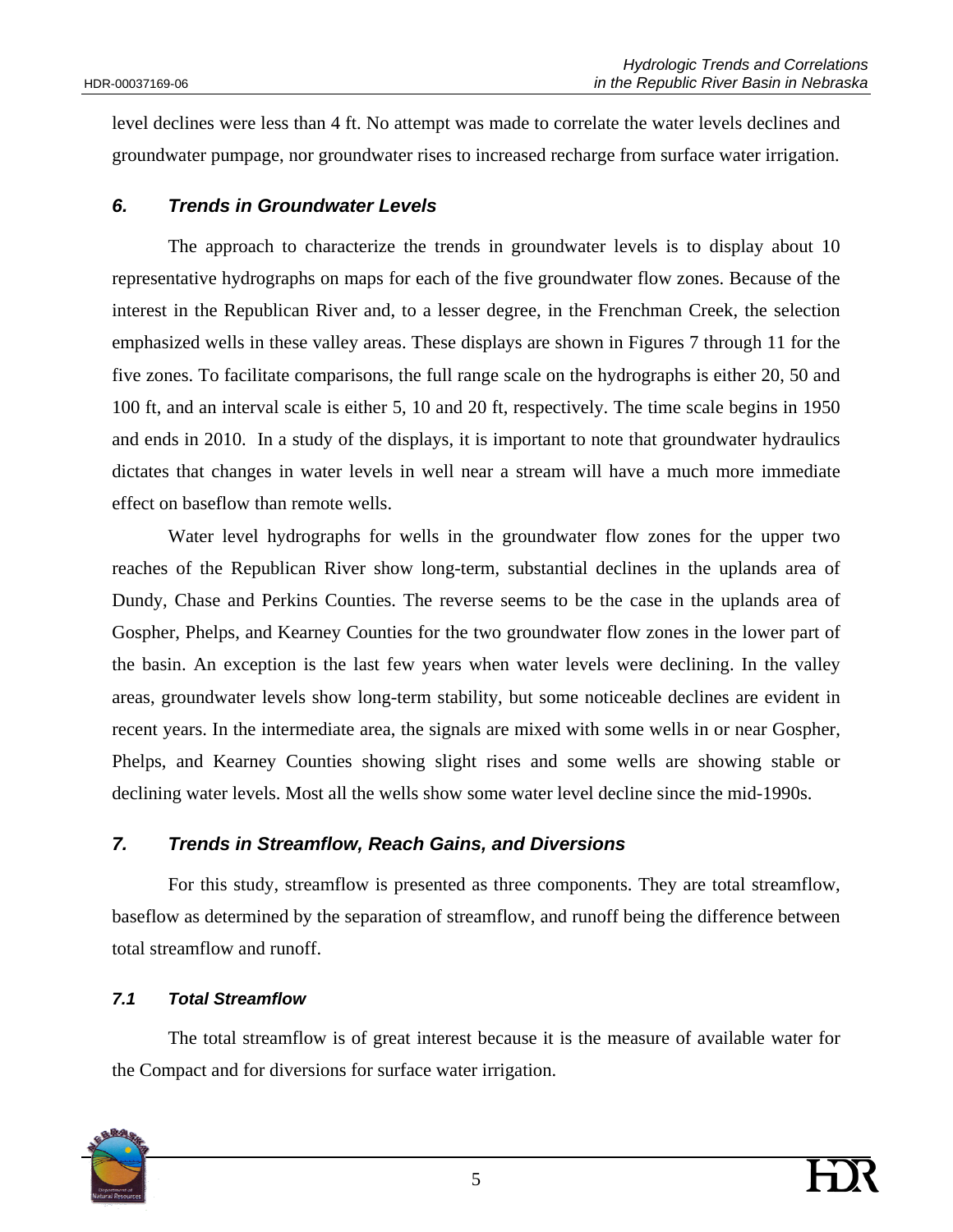The compilation of the annual total streamflow is designed to provide a water budget for the inflow into each stream segment. The inflow includes measured or estimated streamflow from the major tributaries, reach gains and losses, and ungaged segments of Swanson and Harlan County Lakes. Hydrographs of annual (water year) values are illustrated on a map showing the groundwater flow zones. The intent is to illustrate the changes in space and time with a goal of eventually correlating trends in groundwater levels and streamflow. For the five zones, maps and hydrographs are presented in Figures 12 through 16.

For the tributaries gages north of the Republican and west of Cambridge, a fairly common pattern is relatively high flows and major fluctuations prior to the mid-1960s and noticeably low or less flows and minor fluctuations since the mid-1960s. Many of these tributaries show that the rate of decline has increased in recent times, and, in some cases, streams are nearly dry. For the tributaries north of the Republican and east of Cambridge, there has been little change in long-term flows except for Turkey Creek at Edison where there is a substantial rises. For the major tributaries south of the Republican, streamflow has deceased to no-flow much of the time.

Reach gains and losses in the Republican River west of McCook and Frenchman Creek typically show slight declining trends. In the middle segment of the Republican River, the reach gains and losses have been stable, except since 1999 when the trend became downward. Downstream of Harlan County Lake, there have been slight rises until the late 1990s when declines began to occur.

To illustrate the long-term changes in streamflow along the main stem of the Republican River and Frenchman Creek, streamflow hydrographs have been prepared and are shown in Figure 17. Consistent along these two streams are substantial declines in streamflows since the mid-1960s. Of great significance, records at several of the stations are showing little or no flow in recent years.

#### *7.2 Baseflow*

Baseflow is of interest because its declines are generally related to groundwater irrigation and rises to recharge from imported surface water for irrigation. By zone, maps and baseflow hydrographs are presented in Figures 18 through 22.

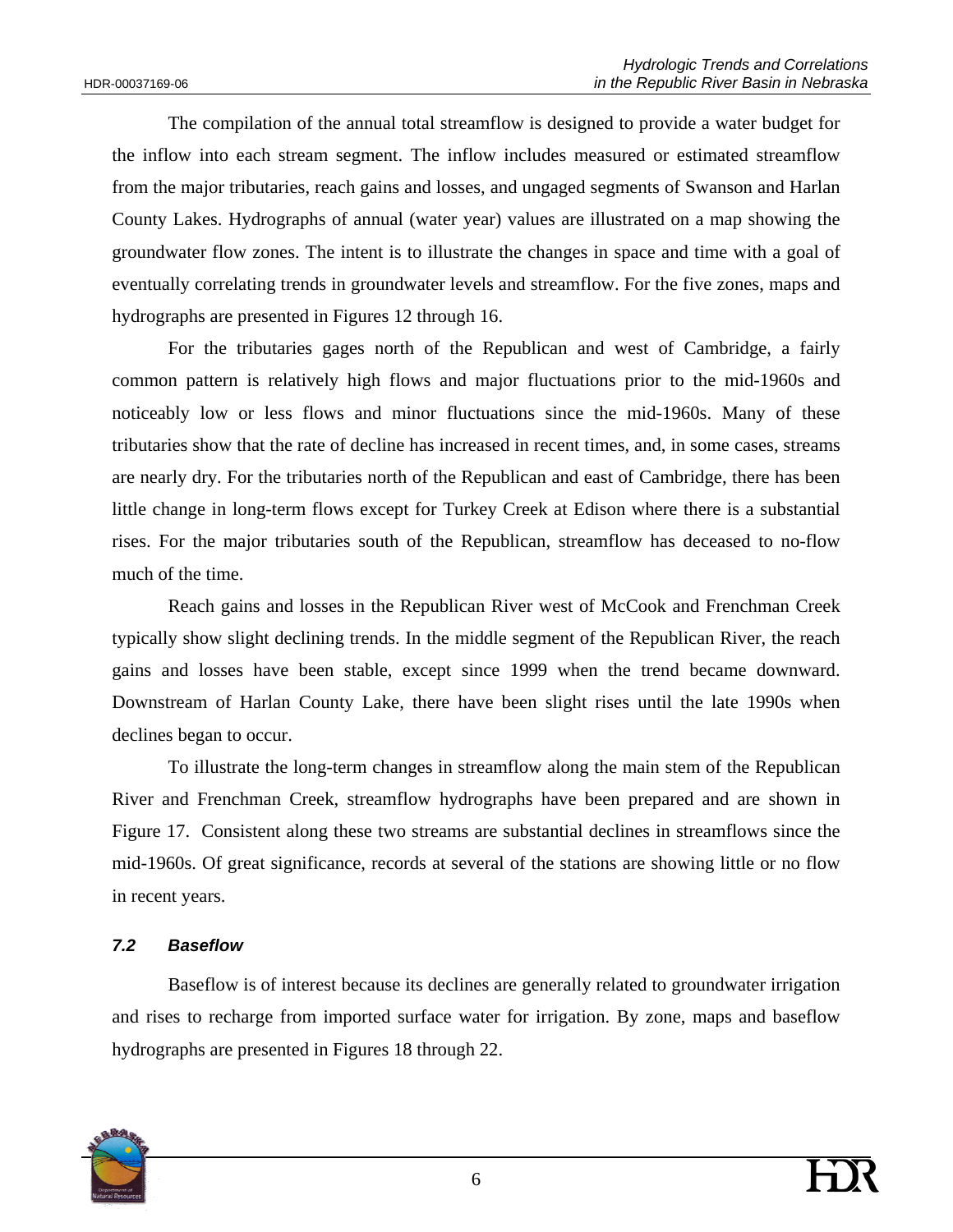For the tributaries gages north of the Republican and west of Cambridge, a common pattern is relatively steep declines since the mid-1960s. For the tributaries north of the Republican and east of Cambridge, there is little change in long-term baseflows except for Turkey Creek at Edison were there are substantial rises. In each of the tributaries, the trends have been noticeably downward since the late 1990s. For the major tributaries south of the Republican, baseflow decreased to the point where it exists only during extended wet periods, except for Driftwood Creek where baseflows trended upward until about 1970, were stable and relatively high between 1970 and 1990, and have declined since. The pattern is strongly related to operations of the Driftwood-Meeker Canal.

The trends in baseflow gains and losses in the Republican River segments generally shows slight declines west of Cambridge and slight rises east of Cambridge. In all cases, noticeable declines are evident since the late 1990s. Reaches in Frenchman Creek show baseflows to be relatively constant between Ender Reservoir and Palisade and declining from Palisade to Culbertson.

## *7.3 Runoff*

In the Republican River basin, a decline in runoff is often attributed to farm ponds, terraces, and tillage practices. By zone, maps and runoff hydrographs are presented in Figures 23 through 27.

The most dominate pattern of annual runoff for all the tributaries and reaches is relatively high flows and fluctuations prior to the mid-1960s and gradual declines since then. One group of exceptions is in baseflow dominated streams (North Fork Republican at Colo-Neb Stateline, Buffalo, and Rock Creeks where the runoff is relatively low and remains stable. Another group of exceptions are in the lower basin where runoff shows considerable fluctuations and either is stable or slightly increases over time. As with total streamflow and baseflow, noticeable declines in runoff are evident throughout the basin since the late 1990s.

## *7.4 Diversions*

A review hydrographs of the diversions to canals upstream of Harlan County Lake shows long-term general declines in most of the canals since 1970 and major declines in all the canals since the late-1990s (Figure 28). Diversions from Harlan County Lake have been stable or

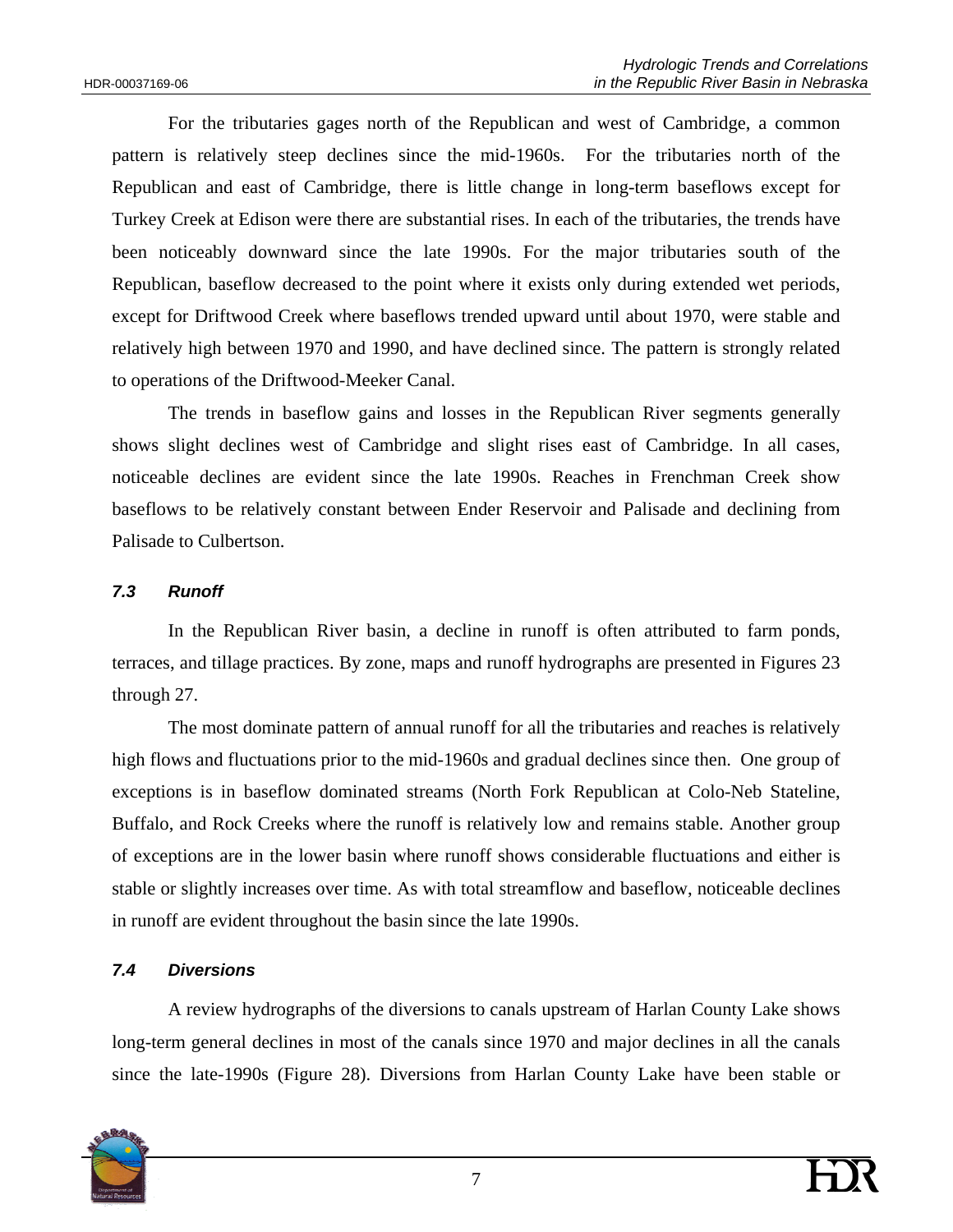increasing slightly since the 1970s, except since year 2000 when diversions decreased sharply. In 2005, diversions were not made in many of the canals.

## *7.5 Statistical Summary*

To summarize the total streamflow and baseflow information in a statistical format, streamflow averages have been calculated for the early period (1950-1967) and recent period (1999-2005) and trends (average change per year) between the two periods for each of the selected gages and segments. Table 4 presents this summary. This table indicates widespread declines in streamflow and baseflow, with the only strong rise occurring at the Turkey Creek at Edison gage, For the Republican River segments downstream of McCook, there are indications of slight rises in baseflow.

## *7.6 Summation of Inflows to the Republican River*

Using results from the analyses of streamflow and baseflow to tributaries and segments, an accounting of inflow to the Republican has been prepared. The individual components of the inflow include, by segments:

- CO-KS-NE Stateline to Stratton
	- Arikaree River,
	- North Fork Republican River at CO-NE Stateline,
	- South Fork Republican River at Benkelman,
	- Buffalo Creek,
	- Rock Creek, and
	- Intervening Gain-Losses to the main stem.
- Swanson Reservoir (between Stratton and Trenton gages)
- Trenton to McCook
	- Driftwood Creek,
	- Frenchman-Imperial,
	- Enders Reservoir,
	- Intervening Gail-Losses to Frenchman from Enders to Palisade,
	- Stinking Water Creek,
	- Intervening Gail-Losses to Frenchman from Palisade to Culbertson, and
	- Intervening Gain-Losses to the Republican.

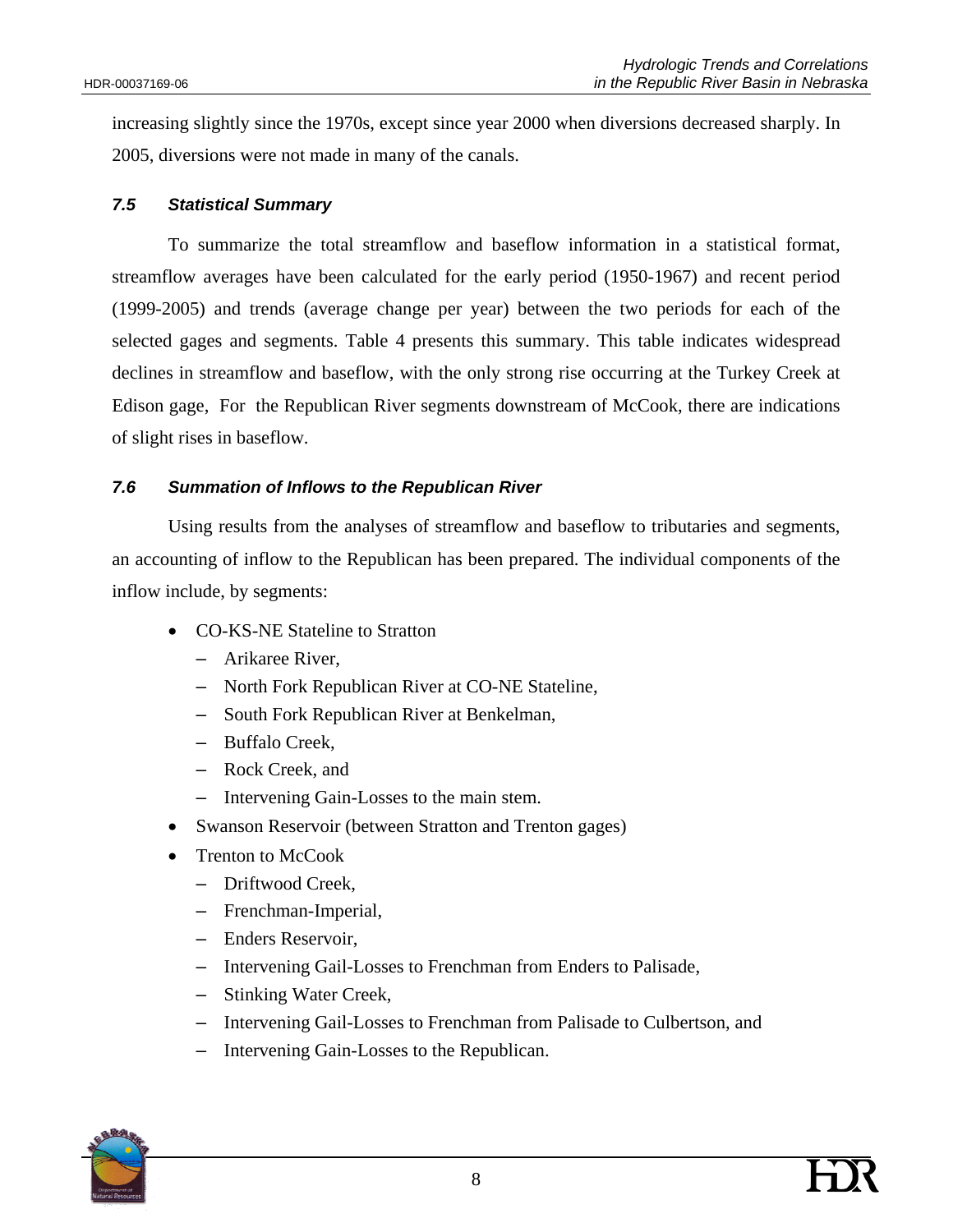- McCook to Cambridge
	- Red Willow Creek,
	- Medicine Creek, and
	- Intervening Gain-Losses to the Republican.
- Cambridge to Orleans
	- Intervening Gain-Losses to the Republican.
- Harlan County Lake (between Orleans and below Harlan gages)
- Below Harlan County Lake to Hardy
	- Intervening Gain-Losses to the Republican between Harlan and Guide Rock, and
	- Intervening Gain-Losses to the Republican between Guide Rock and Hardy.

In this summation process, estimates of streamflow and baseflow had to be made for the segments with Swanson, Enders, and Harlan County Lakes and for baseflow at South Fork of the Republican River at Benkelman. These estimates are based on the following assumptions:

- *South Fork of the Republican River at Benkelman:* A review of the total streamflow at this station and Arikaree shows a similar pattern. On this basis, it is assumed that the percent of annual baseflow in the South Fork is the same as in the Arikaree River. The fraction of the baseflow in the Arikaree was calculated and multiplied by the streamflow in the South Fork to provide an estimate of baseflow in the South Fork.
- *Swanson Lake:* Average of annual flows at Buffalo and Rock Creeks, and Gain-Loss in segment from Statelines to Stratton.
- *Enders Reservoir:* On the basis of length of stream segments and common setting, assumed to be 20 percent of Gain-Loss in Frenchman Creek segment between Enders to Palisade.
- *Harlan County Lake:* On the basis of length of stream segments and common setting, assumed to be 20 percent of Gain-Loss in Republican River segment from below Harlan County Lake to Guide Rock.

A graphical summary of these summations are presented for three regional segments with total streamflow and baseflow in Figure 29.

For the total streamflow, a long-term and consistent decline from about 400 cfs to about 75 cfs is noted for the regional segment upstream of McCook. For the regional segment between McCook and Harlan Dam, streamflows were very stable between about 1970 and 2000, higher before 1970 and lower after 2000. Downstream of Harlan Dam, streamflow was slightly increasing until 2002, then became about half of the long-term average. Overall, the total inflow to the Republican River in Nebraska showed a general, long-term decline from about 850 cfs in

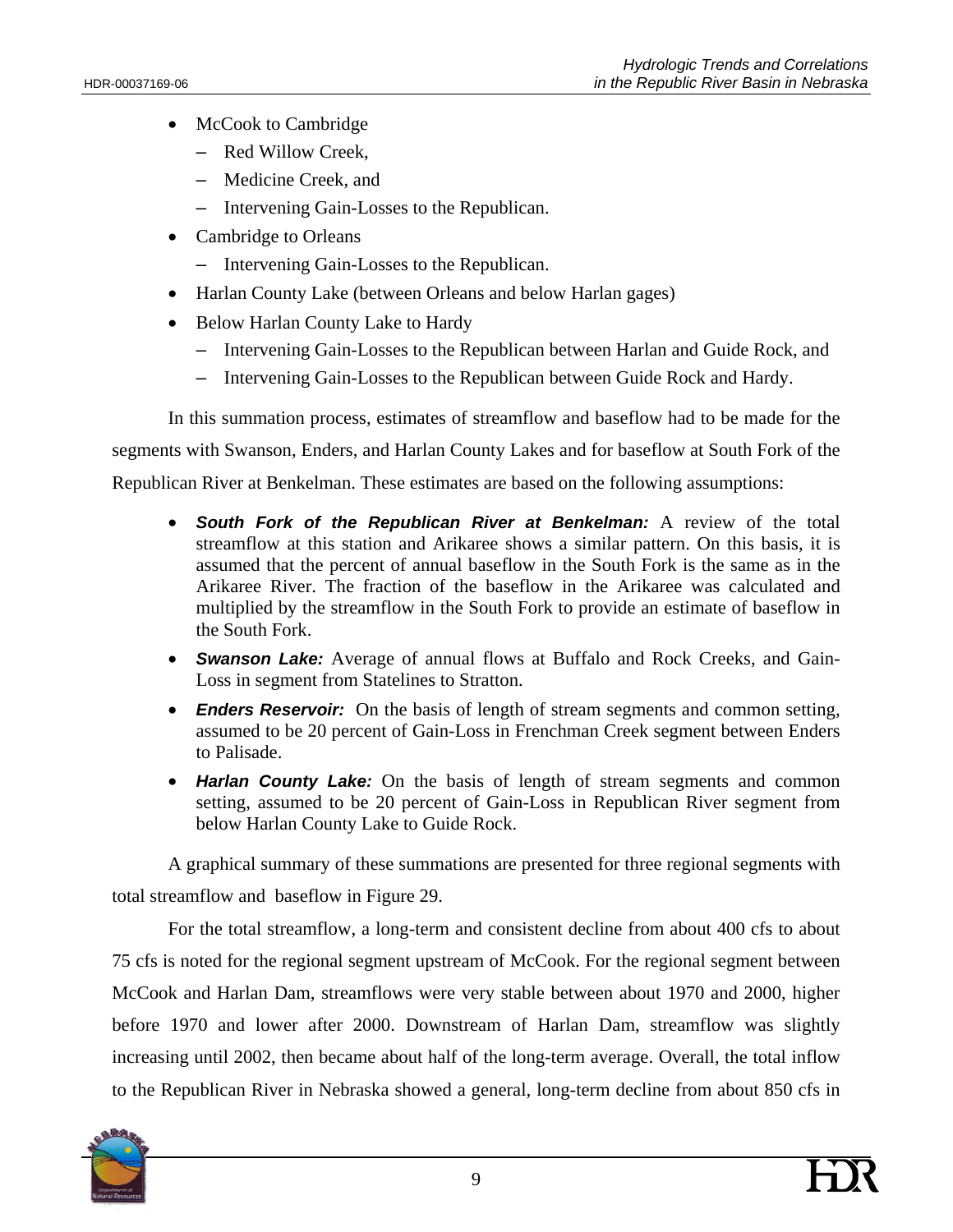the 1960s to about 250 cfs since 2002. A relatively wet period in the mid- and late-1990s appeared to cause streamflow to be temporarily higher than would be indicated by the long-term trend.

Baseflow trends are similar to total streamflow trends. In this case, the summation of baseflow components into the Republican River appears to decline from about 400 cfs from 1960-1970 to about 150 cfs from 2003-2005.

## *8. Correlating Changes of Streamflows and Groundwater levels*

With a general understanding of the patterns and trends in streamflows and groundwater levels, this section focuses on correlating the hydrologic conditions in streams and aquifer. The selected approach is to qualitatively relate the changes in groundwater levels in wells along a flow line to changes in baseflow at hydrologically related tributaries and stream segments. The approach continues the use of displays of maps and hydrographs to illustrate the data and correlations.

## *8.1 Nebraska-Colorado-Kansas Statelines to Swanson Lake Groundwater Flow Zone*

In comparison to the other groundwater flow zones, this one is relative small and is in the proximity of the Republican River. Considering the setting and available data, the selected groundwater flow line extends from the Republican River about 6 miles west of the Dundy-Hitchcock County line to the west northwest. The groundwater conditions are characterized by data from three wells; and baseflow in Buffalo and Rock Creeks and in the stream segment between the gages at statelines and Stratton. These conditions are shown in Figure 30. This illustration shows a relatively close match between the upland groundwater levels and baseflow in the two tributaries. Likewise, the groundwater level pattern in the well near the Republican closely matches the baseflow in the segment.

## *8.2 Swanson Lake to McCook Groundwater Flow Zone*

This flow zone is relatively complex because of its size and the Frenchman Creek watershed. To characterize the correlation, groundwater levels and baseflow hydrographs are compiled along two groundwater flow lines, one along Frenchman Creek and the other from near the mouth of Red Willow Creek to southern Perkins County. The Frenchman flow line is about 70 miles long, and the Red Willow flow line is about 100 miles long. Changes in groundwater

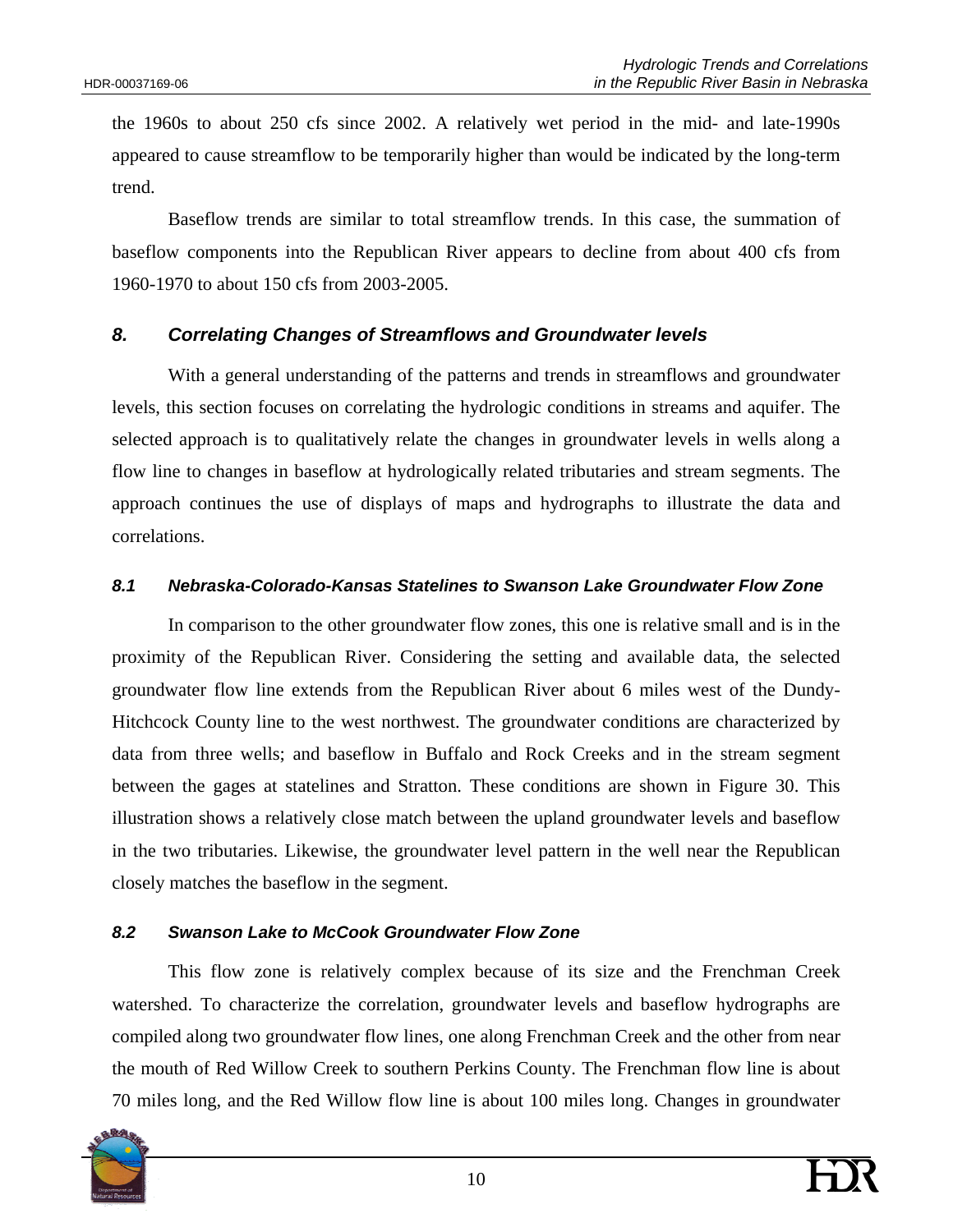levels at the upper end of the flow line will be reflected in tributary baseflow in a relatively short-term and in the main stem baseflow in a relatively long-term.

For the Frenchman flow line, Figure 31 shows groundwater level hydrographs with a declining pattern for the upper two wells (6N41W2ABBB1 and 6N39W32D1) that are located in the uplands area, and a relatively stable pattern for the other four wells that are located relatively close to the Frenchman and Republican. The illustration shows declining baseflow trends at Frenchman-Imperial correlates with the declining trends of the two upland wells. Baseflow is relatively stable for the Frenchman reach between Enders and Palisade as are groundwater levels for the middle two wells (5N36W5CAB1 and 5N34W30BAA1). The lack of a good correlation of the baseflow in the lower Frenchman and along the Republican with the nearby wells suggests other factors are also affecting the baseflow. One of the factors that may not be captured by the indicator wells is indirect return flows from diversions to Culbertson and Riverside Canals.

The eastern flow line terminates near the mouth of Red Willow Creek (Figure 32). It shows groundwater level hydrographs with a declining pattern for the upper three wells that are located in the uplands area, and corresponding declines in baseflow at Stinking Water Creek. The lower two groundwater level hydrographs (8N35W33ACD1 and 5N23W27BCB1) in middle part of the flow line generally matches the baseflow in the Frenchman segment between Palisade and Culbertson. It appears that the valley well (3N28W19ADB1) does not effectively indicate the regional baseflow between Swanson Lake and McCook.

#### *8.3 McCook to Cambridge Groundwater Flow Zone*

This flow zone trends to the northwest from the Republican River and has its headwaters in eastern Perkins, southwest Lincoln, northeast Hayes, and western Frontier Counties. This zone generally represents the intermediate area between the areas with regional declines in groundwater levels in the upper Frenchman Creek basin and the regional rise in groundwater levels in the uplands of Gospher, Phelps and Kearney Counties.

The selected flow line for this zone extends from near the mouth of Medicine Creek to eastern Perkins County, a distance of about 80 miles (Figure 33). Groundwater levels at the northwest well (10N35W1C1) have a pattern that is consistent with baseflow in the upper Frenchman and Stinking Water Creeks which are located in the adjacent western flow zone. This well appears to be too remote to noticeably affect the baseflow at the Red Willow and Medicine

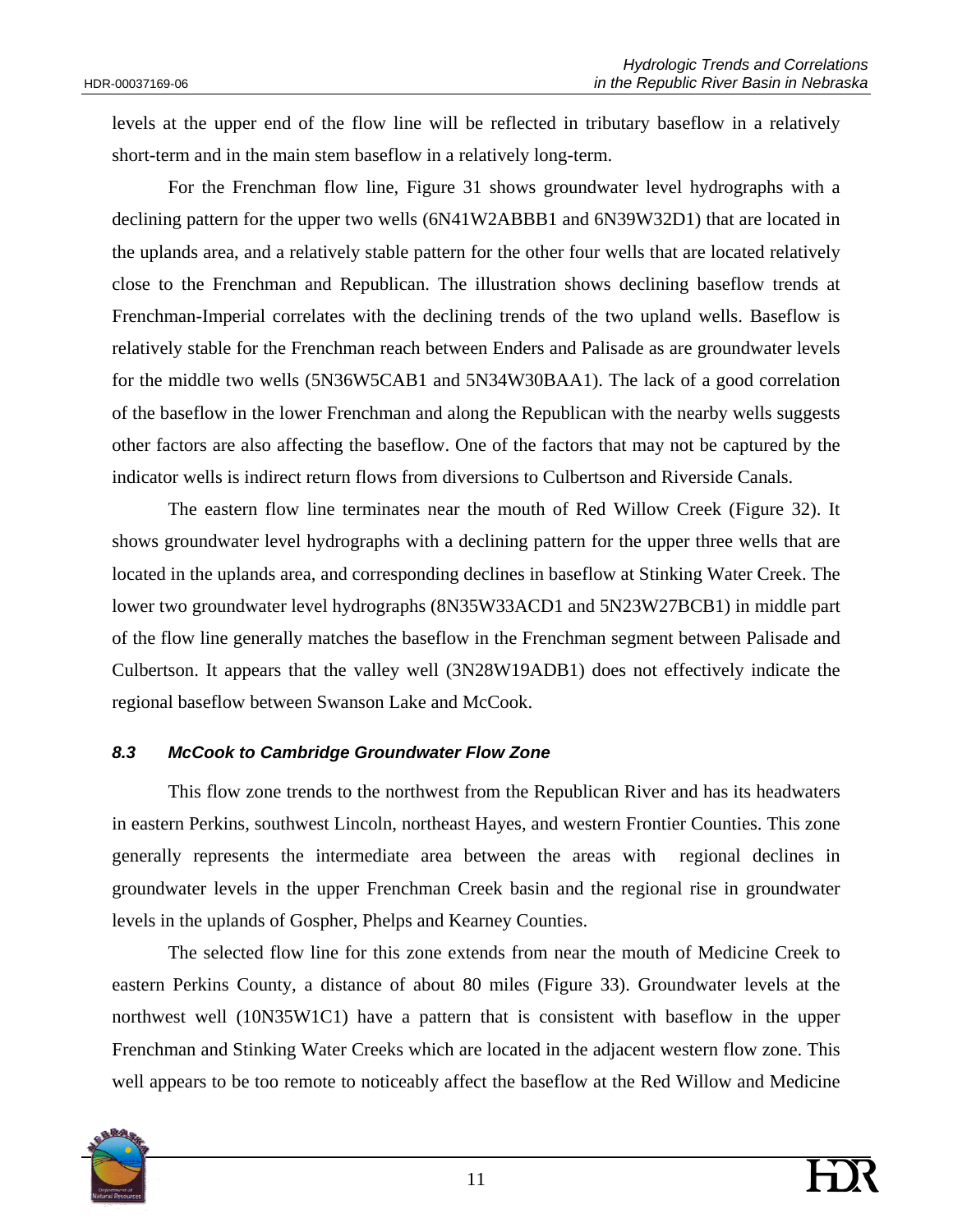Creek gages. The next well to the Republican (10N32W17CC1) shows a complicated pattern of rises in the mid-1950s, rises till 1970, declines till 1980, relatively stable water levels till 2000 and substantial declines since 2000. Water level changes for the next four wells toward the Republican show minor and mixed trends and fluctuations. The well near the Republican (4N26W23AA1) shows a declining trend since the late 1980s. Baseflows in Red Willow and Medicine Creeks are generally stable till the late 1990s and have declined since. The clearest correlation is between the groundwater levels in well 10N32W17CC1 and the baseflows in Red Willow and Medicine Creeks. Another relatively close correlation is between the groundwater levels in the valley well (4N26W23AA1) and the baseflow in the reach between McCook and Cambridge. Overall, the trends and patterns of groundwater levels and baseflows are consistent with the exception of the uppermost well (10N35W1C1) on the flow line which is very remote from the nearest stream gage in this flow zone. Another influence is local recharge from indirect return flow of diversions to Red Willow and Bartley Canals which would tend to keep the baseflow in the stream segment higher than would occur otherwise.

## *8.4 Cambridge to Orleans Groundwater Flow Zone*

The headwaters of this flow zone captures the southeastern part of Lincoln, eastern Frontier, much of Gospher, and the western part of Phelps Counties. Some of the major surface drainages include Muddy and Turkey Creeks.

Two flow lines are used for this flow zone. One generally follows Muddy Creek; and, the other is in the vicinity of Turkey Creek. These flow lines are much shorter than the others, thus the baseflow responses in the tributaries are expected to be evident more quickly to changes in groundwater levels.

For the western flow line along Muddy Creek, the line extends from near the mouth of Muddy Creek to southeast Lincoln County, a distances of about 50 miles (Figure 34). Groundwater levels at the four northwest wells have rather stable but with slight rises from the early 1990s to early 2000s, then declines to 2005. Of interest is the second well from the Republican River (5N24W27ABCD1) which shows a consistent rise until about 2001, then water levels begin to decline. At the well near the Republican River (4N23W30CC1), water levels have tended to be relatively high in the 1950s and mid-1990s to 2002 and low from 1970 to 1992. The baseflow at the Muddy Creek gage and in the Republican River segment between Cambridge and

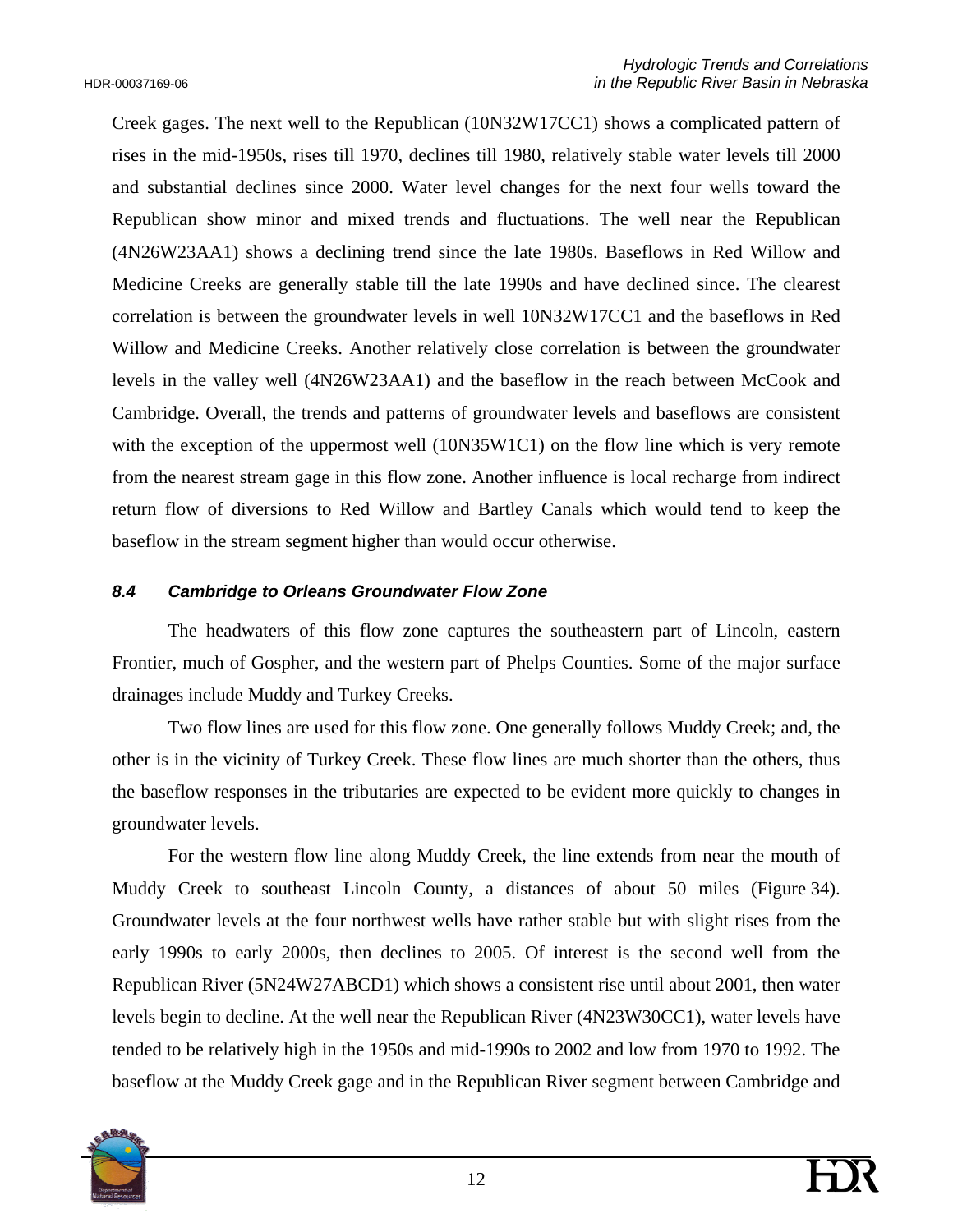Orleans have similar patterns where baseflow gradually rises from relatively low values in the mid-1950s to relatively high values in the mid-1990s, then decline to 2005. These baseflow patterns reflect the groundwater trends in the upper part of the flow line in the earlier times and seem to decline in more recent times that is independent of these indicator wells.

The eastern flow line is of great interest because it is along Turkey Creek (at Edison) which has had a long-term increase in baseflow. The flow line is about 20 miles long and extends into central Gosper County (Figure 35). Groundwater levels at the two northwest wells (7N22W26CBAA1 and 6N21W7BBCC1) have consistent rise until about 2002, then begin to decline. At an intermediate well on the flow line (6N22W25CBCB1), the trends are similar but at lesser rates. However, at well 5N22W29AABC1, there has been a long-term and consistent decline since the mid-1970s. At the well near the Republican River (4N21W24ABAD1), water levels have tended to always return to near long-term averages. The baseflow pattern at the Turkey Creek at Edison gage shows gradual rises between the late-1970s to early 1990s, substantial rises till about 2000, the slight declines since. The pattern seems to reflect the pattern of groundwater levels in the upper part of the flow line to a great degree. The baseflow in the Republican River between Cambridge and Orleans has a pattern where baseflow gradually rises from relatively low values in the mid-1950s to relatively high values in the mid-1990s, then decline to 2005. A very strong influence appears to be diversions to Cambridge Canal. In summary, these patterns seem to reflect the groundwater trends in the upper part of the flow line in the earlier times and groundwater conditions in the lower part during more recent times.

## *8.5 Harlan County Lake to Hardy Groundwater Flow Zone*

The headwaters of this flow zone are in southeastern Phelps and southwestern Kearney Counties. Some of the major surface drainages include Turkey (north of Harlan County Lake), Center and Thompson Creeks. The eastern half of the zone is a relatively narrow east-west band that is limited by the Little Blue River drainage.

Two flow lines are used for this flow zone. One generally extends north of Harlan County Lake; and, the other extends from west of Guide Rock to western Kearney County.

For the western flow line north of Harlan County Lake, the line extends to central Phelps County, a distances of about 25 miles (Figure 36). Groundwater levels at the most northern well (6N18W27CC1) show a long-term rise which is common in eastern Phelps and central Kearney

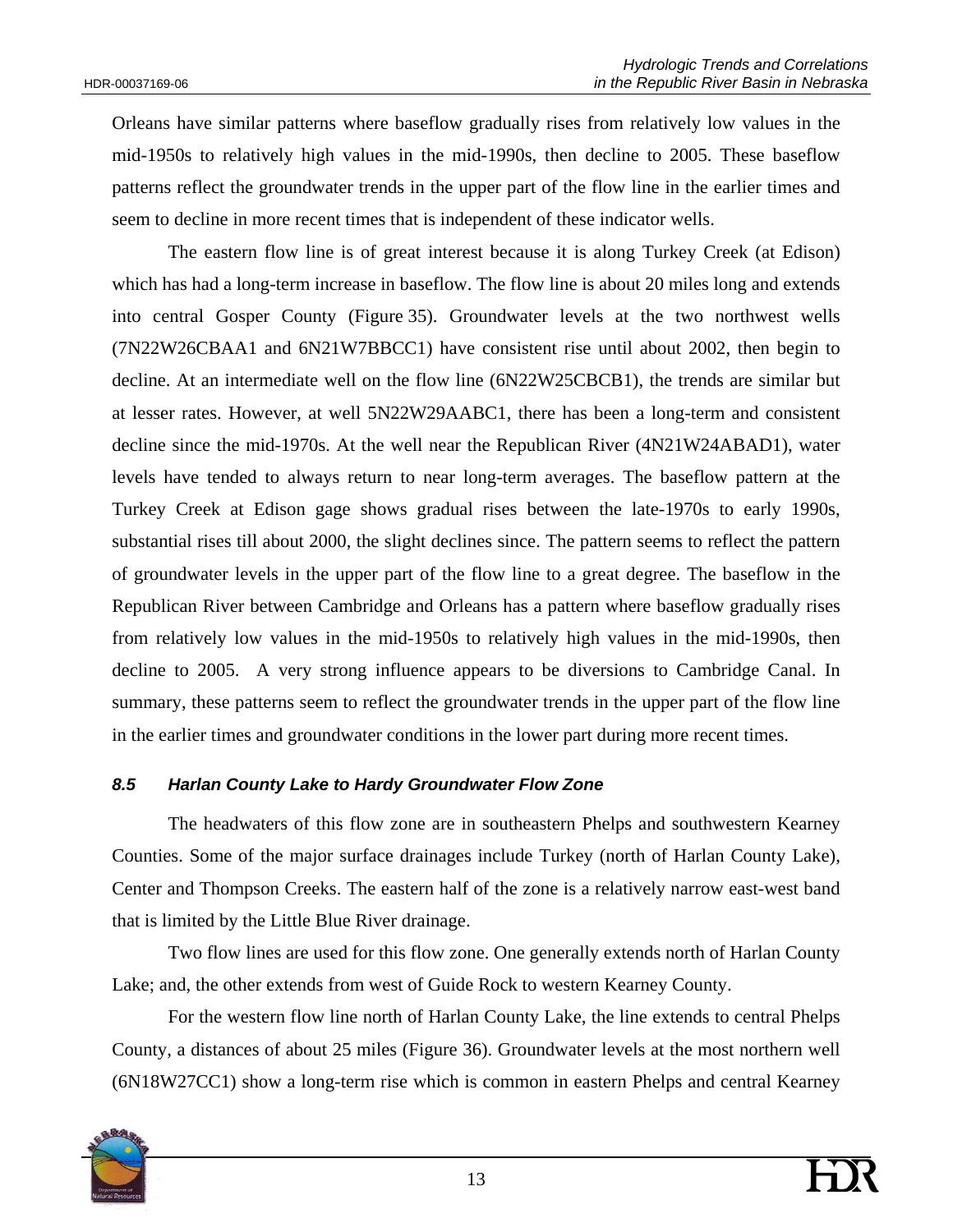Counties. The central well (5N18W35CB1) and two southern wells show declines until the early 1990s, rises till the early 2000s then noticeable declines to 2005. The Center Creek gage indicates rather stable baseflows from the mid-1950s to mid-1990s, then a decline. The missing record from 1995 to 2002 does not allow one to closely correlate groundwater levels and baseflows in more recent times. The baseflow in the Republican River between Harlan County Lake and Guide Rock generally follows the rises in groundwater levels in the upper basin from the mid-1950s to early 1980s, but shows influence of local groundwater levels since the late-1980s. Of interest, it also generally follows the pattern of diversions to the Franklin, Naponee, and Franklin Pump Canals.

For the eastern flow line north of Harlan County Lake, the line extends from near Guide Rock to western Kearney County, a distance of about 40 miles (Figure 37). Groundwater levels at the Kearney County wells (6N16W29DA1 and 5N14W26CDBB1) show long-term rises in water levels and recent declines. The central well (4N13W13BCD1) shows long-term declines to the mid-1990s, a sharp rise, then substantial declines to 2005. Water levels in the two wells near the Republican River show relatively stable water levels, but declines in recent years. Baseflow in Elm and Thompson Creeks shows a pattern that is generally consistent with the central well (4N13W13BCD1), and not the wells in Kearney County. The baseflow pattern in the Republican River between Guide Rock and Hardy generally follows the local water levels and the annual diversions to Courtland and Superior Canals.

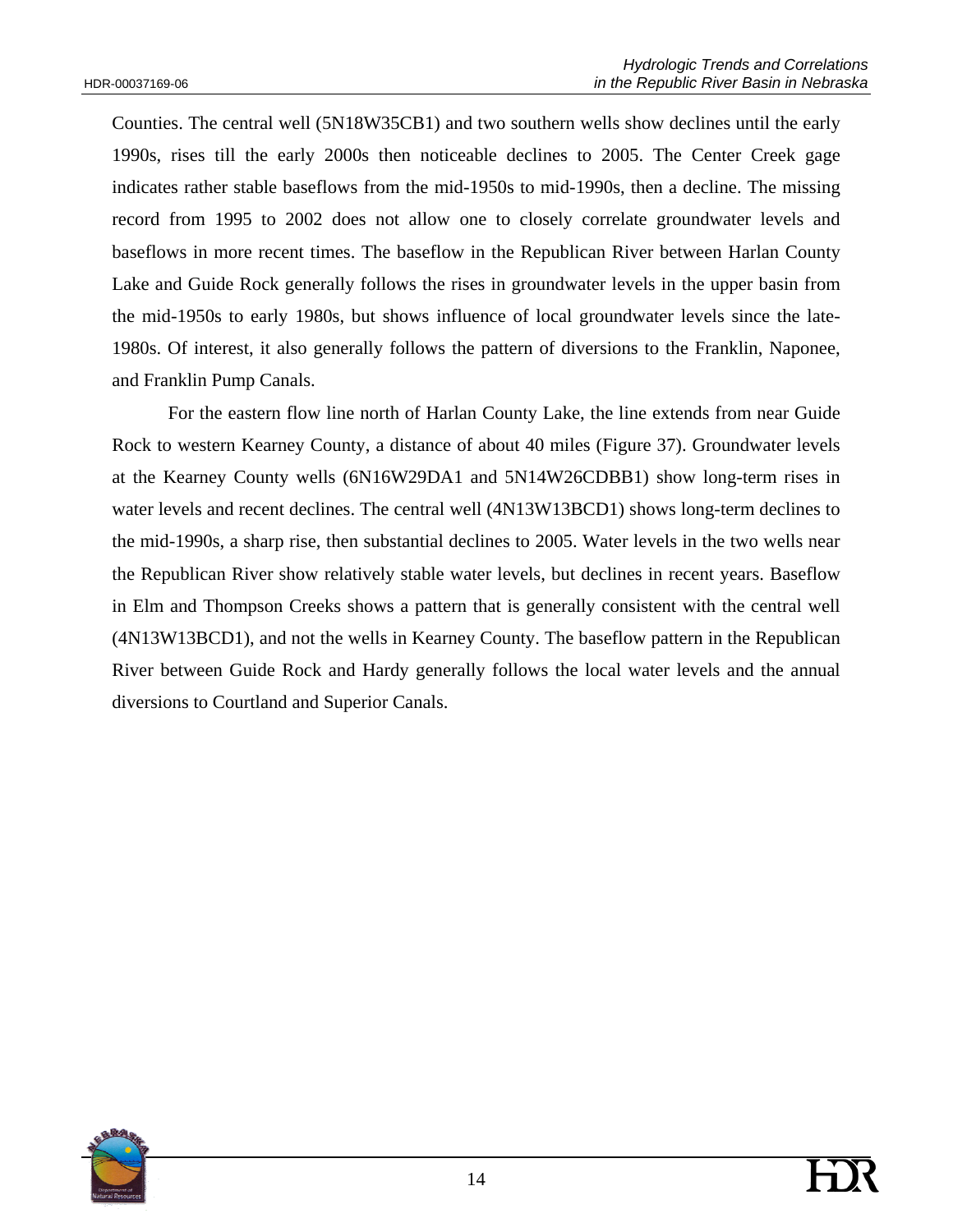| <b>USGS ID</b>  | Nebraska ID   | Latitude<br>(dec) | Longitude<br>(dec) | Date<br><b>Constructed</b> | Land<br><b>Surface</b><br>Elev<br>(f <sub>t</sub> ) | Well<br><b>Depth</b><br>(f <sub>t</sub> ) |
|-----------------|---------------|-------------------|--------------------|----------------------------|-----------------------------------------------------|-------------------------------------------|
| 400032101022901 | 1N 33W33CB 1  | 40.00889          | $-101.04183$       |                            | 2995                                                |                                           |
| 400038099244601 | 1N 19W36ACCA1 | 40.01057          | $-99.41316$        | 1970                       | 1988                                                | 69                                        |
| 400050098083001 | 1N 7W32BB 1   | 40.01390          | $-98.14199$        | 1947                       | 1577                                                | 11.9                                      |
| 400130101093702 | 1N 34W28DC 2  | 40.02500          | -101.16072         |                            | 3000                                                |                                           |
| 400130101374401 | 1N 38W29AD 1  | 40.02499          | -101.62934         | 1946                       | 3040                                                | 22                                        |
| 400134100283101 | 1N 28W27BCA 1 | 40.02612          | -100.47570         | 1968                       | 2488                                                | 42                                        |
| 400140098004601 | 1N 6W29AACD1  | 40.02779          | $-98.01310$        | 1976                       | 1629                                                | 87                                        |
| 400155101521302 | 1N 40W29BB 2  | 40.03194          | $-101.87073$       | 1974                       | 3205                                                | 49                                        |
| 400227100480701 | 1N 31W22CA 1  | 40.04084          | -100.80238         |                            | 2720                                                |                                           |
| 400239098152001 | 1N 8W20BBBC1  | 40.04460          | -98.25533          | 1972                       | 1611                                                | 39                                        |
| 400240098111301 | 1N 8W23AB 1   | 40.04446          | -98.18727          | 1950                       | 1598                                                | 18                                        |
| 400339098153801 | 1N 8W 7DD 1   | 40.06085          | -98.26088          | 1946                       | 1613                                                | 12                                        |
| 400400100531501 | 1N 32W12BC 1  | 40.06667          | -100.88793         |                            | 2780                                                | 53                                        |
| 400423098314001 | 1N 11W11AB 1  | 40.07307          | $-98.52812$        | 1946                       | 1686                                                | 17                                        |
| 400449100125101 | 1N 26W 1CB 1  | 40.08028          | $-100.21153$       |                            | 2352                                                | 54                                        |
| 400519101281401 | 1N 37W 2BBA 1 | 40.08861          | $-101.47100$       |                            | 2950                                                |                                           |
| 400539098234501 | 2N 10W36DB 1  | 40.09418          | -98.39617          | 1932                       | 1700                                                | 35                                        |
| 400551101260301 | 2N 36W31BC 1  | 40.09750          | $-101.43461$       | 1946                       | 2916                                                | 28                                        |
| 400604101494301 | 2N 40W34BACC1 | 40.10110          | -101.82907         | 1969                       | 3380                                                | 108                                       |
| 400610100174201 | 2N 26W31AAB 1 | 40.10167          | $-100.29098$       | 1979                       | 2550                                                | 220                                       |
| 400617101074801 | 2N 34W 26C 1  | 40.10472          | $-101.13044$       |                            | 2950                                                |                                           |
| 400648100491201 | 2N 31W28BA 1  | 40.11334          | $-100.82043$       |                            | 2715                                                |                                           |
| 400657100540601 | 2N 32W27AA 1  | 40.11667          | -100.90932         |                            | 2850                                                |                                           |
| 400702100401801 | 2N 30W27AD 1  | 40.11139          | -100.68654         |                            | 2735                                                |                                           |
| 400704099352701 | 2N 20W28BBBA1 | 40.11779          | $-99.59122$        | 1969                       | 2022                                                | 52                                        |
| 400722098251001 | 2N 10W23CACC1 | 40.12279          | -98.41978          | 1973                       | 1835                                                | 195                                       |
| 400736101141901 | 2N 35W23BD 1  | 40.12666          | $-101.23905$       | 1961                       | 2805                                                | 46                                        |
| 400737101041601 | 2N 33W 20BD 1 | 40.12694          | $-101.07155$       |                            | 2880                                                |                                           |
| 400748101124501 | 2N 35W24AA 1  | 40.13000          | $-101.21294$       | 1946                       | 2778                                                | 12                                        |
| 400751098394601 | 2N 12W22BA 1  | 40.13085          | -98.66312          | 1967                       | 1945                                                | 153                                       |
| 400757098442001 | 2N 13W24BABA1 | 40.13251          | -98.73924          | 1979                       | 1960                                                | 130                                       |
| 400808098270901 | 2N 10W16DCBC1 | 40.13557          | $-98.45284$        | 1973                       | 1760                                                | 108                                       |
| 400817098394601 | 2N 12W15CA 1  | 40.13807          | -98.66312          | 1968                       | 1965                                                | 161                                       |
| 400824099154501 | 2N 17W17DBBB1 | 40.14001          | -99.26287          | 1968                       | 2111                                                | 175                                       |
| 400831100311401 | 2N 28W18BD 1  | 40.14195          | -100.52098         |                            | 2630                                                |                                           |
| 400835100383501 | 2N 29W18CB 1  | 40.14306          | $-100.64349$       |                            | 2580                                                |                                           |

*Table 1. Well Records for Water Level Data Used in Trend Analysis (page 1 of 9)* 

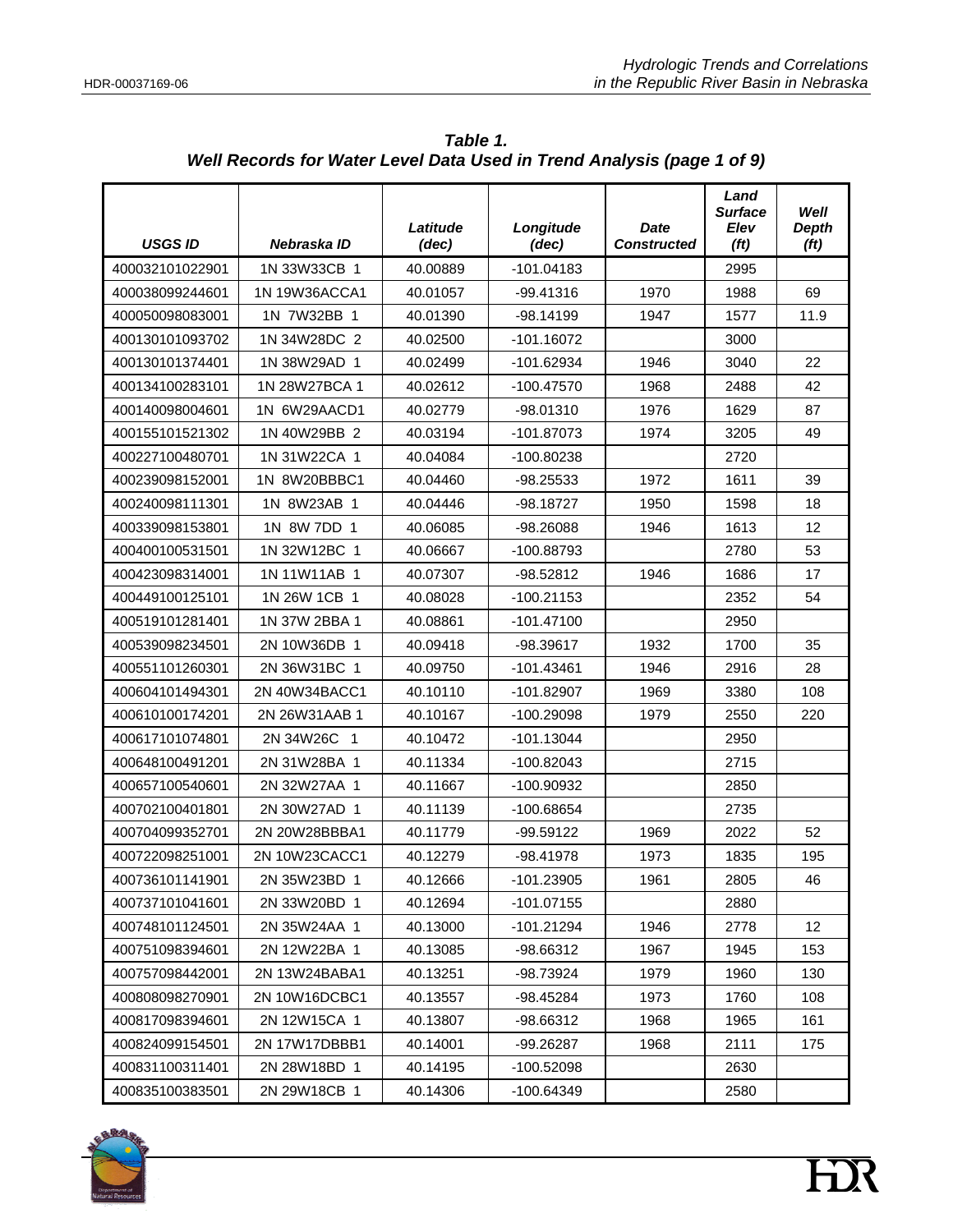| <b>USGS ID</b>  | Nebraska ID   | Latitude<br>(dec) | Longitude<br>(dec)   | <b>Date</b><br><b>Constructed</b> | Land<br><b>Surface</b><br>Elev<br>(f <sub>t</sub> ) | Well<br><b>Depth</b><br>(f <sub>t</sub> ) |
|-----------------|---------------|-------------------|----------------------|-----------------------------------|-----------------------------------------------------|-------------------------------------------|
| 400842101122301 | 2N 34W18BB 1  | 40.14500          | $-101.20683$<br>1967 |                                   | 2790                                                | 54                                        |
| 400850100270001 | 2N 28W11DCCC1 | 40.14834          | $-100.44987$         | 1971                              | 2510                                                | 148                                       |
| 400852101352701 | 2N 38W10DD 1  | 40.14777          | $-101.59128$         | 1972                              | 3265                                                | 180                                       |
| 400855101023601 | 2N 33W 9DD 1  | 40.14861          | $-101.04377$         | 1956                              | 2734                                                | 50                                        |
| 400931098262001 | 2N 10W10B 1   | 40.15862          | -98.43922            | 1973                              | 1770                                                | 90                                        |
| 400933098472001 | 2N 13W 9ABD 1 | 40.15918          | -98.78924            | 1977                              | 1880                                                | 178                                       |
| 400935098545201 | 2N 14W 9BBCB1 | 40.15974          | -98.91480            | 1964                              | 2073                                                |                                           |
| 400949098402001 | 2N 12W 4DD 1  | 40.16363          | -98.67257            |                                   | 1925                                                |                                           |
| 400951098545201 | 2N 14W 4CCBC1 | 40.16418          | -98.91480            | 1964                              | 2074                                                | 210                                       |
| 400954098453201 | 2N 13W 2CDBB1 | 40.16501          | -98.75924            | 1978                              | 1930                                                | 124                                       |
| 400959098443101 | 2N 13W 1CBD 1 | 40.16640          | -98.74229            | 1956                              | 2005                                                | 212                                       |
| 401015098465101 | 2N 13W 3BC 1  | 40.17085          | -98.78119            | 1956                              | 1870                                                | 51                                        |
| 401024098473901 | 2N 13W 4BADC1 | 40.17335          | -98.79452            | 1970                              | 1890                                                | 97                                        |
| 401025098280001 | 2N 10W 5AACC1 | 40.17362          | -98.46700            | 1976                              | 1892                                                | 204                                       |
| 401029099114201 | 2N 17W 1BB 1  | 40.17473          | -99.19537            | 1954                              | 2030                                                |                                           |
| 401033099204001 | 2N 18W 3BBBB1 | 40.17584          | -99.34482            | 1968                              | 2135                                                | 235                                       |
| 401034098343401 | 2N 11W 5AAAA1 | 40.17612          | -98.57645            | 1977                              | 1920                                                | 247                                       |
| 401034099122601 | 2N 17W 2BAAA1 | 40.17612          | -99.20759            | 1970                              | 2035                                                | 174                                       |
| 401046100163701 | 3N 26W32DDBB1 | 40.17945          | $-100.27736$         | 1971                              | 2454                                                | 150                                       |
| 401059098390101 | 3N 12W35CBBB1 | 40.18307          | -98.65062            | 1974                              | 2008                                                | 273                                       |
| 401105101292401 | 3N 37W34BCDB1 | 40.18555          | -101.48989           | 1973                              | 3189                                                | 210                                       |
| 401110100544901 | 3N 32W34ADBB1 | 40.18611          | $-100.91405$         |                                   | 2624                                                | 38                                        |
| 401130100533601 | 3N 32W26DD 1  | 40.19167          | -100.89377           | 1946                              | 2631                                                | 74                                        |
| 401146100201201 | 3N 27W26DB 1  | 40.19612          | -100.33709           |                                   | 2553                                                |                                           |
| 401212101204101 | 3N 36W26ABAD1 | 40.20333          | $-101.34516$         | 1971                              | 3010                                                | 150                                       |
| 401213098544601 | 3N 14W28BB 1  | 40.20362          | -98.91314            | 1952                              | 2091                                                | 190                                       |
| 401221098423401 | 3N 12W19DDDC1 | 40.20585          | -98.70979            | 1974                              | 2030                                                | 268                                       |
| 401228101154901 | 3N 35W21DA 1  | 40.20694          | -101.26822           |                                   | 3087                                                |                                           |
| 401229098472001 | 3N 13W21DCA 1 | 40.20807          | -98.78924            | 1956                              | 2015                                                | 183                                       |
| 401232101291701 | 3N 37W22CACC1 | 40.20888          | -101.48850           | 1971                              | 3192                                                | 240                                       |
| 401233099062701 | 3N 16W22DACC1 | 40.20918          | -99.10787            | 1964                              | 2192                                                | 295                                       |
| 401234099240301 | 3N 18W19CBDD1 | 40.20946          | -99.40121            | 1963                              | 2192                                                | 265                                       |
| 401236101020301 | 3N 33W22CA 1  | 40.21000          | $-101.03461$         | 1969                              | 2872                                                | 210                                       |
| 401257100310701 | 3N 28W19ADB 1 | 40.21584          | $-100.51904$         |                                   | 2422                                                |                                           |
| 401258101083401 | 3N 34W22BB 1  | 40.21611          | $-101.14322$         |                                   | 2980                                                |                                           |
| 401307101222101 | 3N 36W22BBAA1 | 40.22027          | $-101.37711$         | 1966                              | 3196                                                | 320                                       |

*Table 1. Well Records for Water Level Data Used in Trend Analysis (page 2 of 9)* 

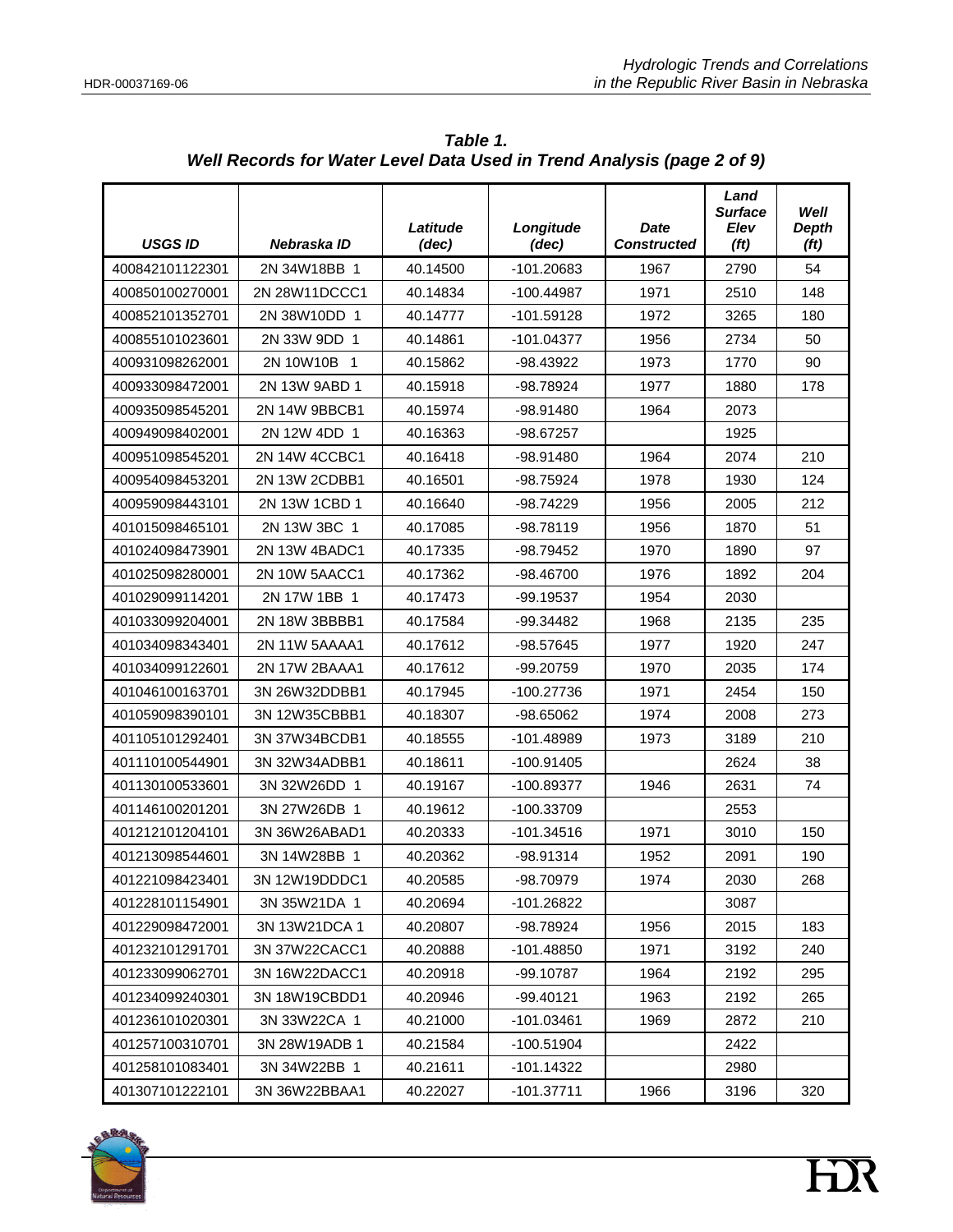| <b>USGS ID</b>  | Nebraska ID   | Latitude<br>(dec) | Longitude<br>(dec) | Date<br><b>Constructed</b> | Land<br><b>Surface</b><br>Elev<br>(f <sub>t</sub> ) | Well<br><b>Depth</b><br>(f <sub>t</sub> ) |
|-----------------|---------------|-------------------|--------------------|----------------------------|-----------------------------------------------------|-------------------------------------------|
| 401329100241701 | 3N 27W17CB 1  | 40.22473          | -100.39820<br>1946 |                            | 2373                                                | 16.4                                      |
| 401351099272601 | 3N 19W15BBDD1 | 40.23084          | -99.45760          | 1988                       | 2225                                                | 273                                       |
| 401357099314401 | 3N 20W13BA 1  | 40.23251          | -99.52927          | 1955                       | 2155                                                |                                           |
| 401400099304101 | 3N 19W18BAB 1 | 40.23334          | $-99.51177$        | 1971                       | 2174                                                | 180                                       |
| 401401101510701 | 3N 40W16BBB 1 | 40.23360          | -101.85240         | 1977                       | 3458                                                | 205                                       |
| 401417100273401 | 3N 28W11CBCC1 | 40.24001          | -100.45904         | 1974                       | 2440                                                | 152                                       |
| 401418099245501 | 3N 19W12CADD1 | 40.23834          | -99.41566          | 1955                       | 2215                                                | 278                                       |
| 401451099574601 | 3N 23W 7BBAD1 | 40.24751          | $-99.96318$        | 1974                       | 2392                                                | 294                                       |
| 401454099172601 | 3N 17W 7BBBB1 | 40.24834          | -99.29093          | 1974                       | 2263                                                | 345                                       |
| 401456098581301 | 3N 15W 1CCCC1 | 40.24890          | -98.97064          | 1980                       | 2122                                                | 260                                       |
| 401457098450701 | 3N 13W 2DCDC1 | 40.24918          | -98.75229          | 1971                       | 2096                                                | 239                                       |
| 401457099254501 | 3N 19W 2DCDD1 | 40.24918          | -99.42955          | 1965                       | 2158                                                | 212                                       |
| 401457099544201 | 3N 23W 4DDDD1 | 40.24917          | -99.91263          | 1970                       | 2283                                                | 203                                       |
| 401459098325801 | 3N 11W 3CD 1  | 40.24974          | -98.54979          | 1965                       | 2000                                                | 200                                       |
| 401503100425601 | 3N 30W 4CDB 1 | 40.25084          | -100.71599         |                            | 2688                                                | 179                                       |
| 401520099162701 | 3N 17W 6DAAB1 | 40.25557          | $-99.27454$        | 1966                       |                                                     | 254                                       |
| 401520099561801 | 3N 23W 5DBBB1 | 40.25556          | -99.93874          | 1975                       | 2340                                                | 250                                       |
| 401527100000601 | 3N 24W 2BCD 1 | 40.25751          | $-100.00207$       | 1968                       | 2348                                                | 221                                       |
| 401533099282901 | 3N 19W 4BDBB1 | 40.25918          | -99.47510          | 1968                       | 2255                                                | 314                                       |
| 401548101080501 | 4N 34W34DDD 1 | 40.26333          | $-101.13516$       | 1977                       | 2975                                                | 275                                       |
| 401553098491601 | 4N 13W31DDDA1 | 40.26474          | -98.82146          | 1976                       | 2115                                                | 240                                       |
| 401612100203501 | 4N 27W35CABB1 | 40.27001          | $-100.34348$       | 1976                       | 2480                                                | 191                                       |
| 401612101242701 | 4N 36W32BDCD1 | 40.26999          | $-101.40794$       | 1966                       | 3251                                                | 392                                       |
| 401624100501601 | 4N 31W32A 1   | 40.27333          | -100.83821         |                            | 2665                                                |                                           |
| 401637100294401 | 4N 28W33BBBA1 | 40.27695          | -100.49598         | 1971                       | 2556                                                | 233                                       |
| 401638099310801 | 4N 20W36AAAB1 | 40.27723          | -99.51927          | 1965                       | 2248                                                | 286                                       |
| 401647099575301 | 4N 23W30CC 1  | 40.27973          | -99.96513          | 1939                       | 2240                                                | 93                                        |
| 401651099250701 | 4N 19W25CDBB1 | 40.28084          | -99.41899          | 1976                       | 2255                                                | 340                                       |
| 401701099270101 | 4N 19W27DBBD1 | 40.28362          | -99.45066          | 1966                       | 2295                                                | 342                                       |
| 401703101394801 | 4N 38W30BCC 1 | 40.28583          | -101.66323         | 1972                       | 3317                                                | 180                                       |
| 401705099363901 | 4N 20W29CBBB1 | 40.28473          | $-99.61122$        | 1972                       | 2222                                                | 212                                       |
| 401706100495501 | 4N 31W28BCC 1 | 40.28500          | -100.83238         | 1972                       | 2724                                                | 185                                       |
| 401707099021201 | 4N 15W29ACCC1 | 40.28529          | -99.03703          | 1964                       | 2188                                                | 282                                       |
| 401717099190301 | 4N 18W26ACBA1 | 40.28807          | -99.31787          | 1962                       | 2253                                                | 247                                       |
| 401721101011201 | 4N 33W26BABA1 | 40.28916          | $-101.02044$       | 1968                       | 2728                                                |                                           |
| 401734099353101 | 4N 20W21CCCC1 | 40.29279          | -99.59233          | 1975                       | 2235                                                | 227                                       |

*Table 1. Well Records for Water Level Data Used in Trend Analysis (page 3 of 9)* 

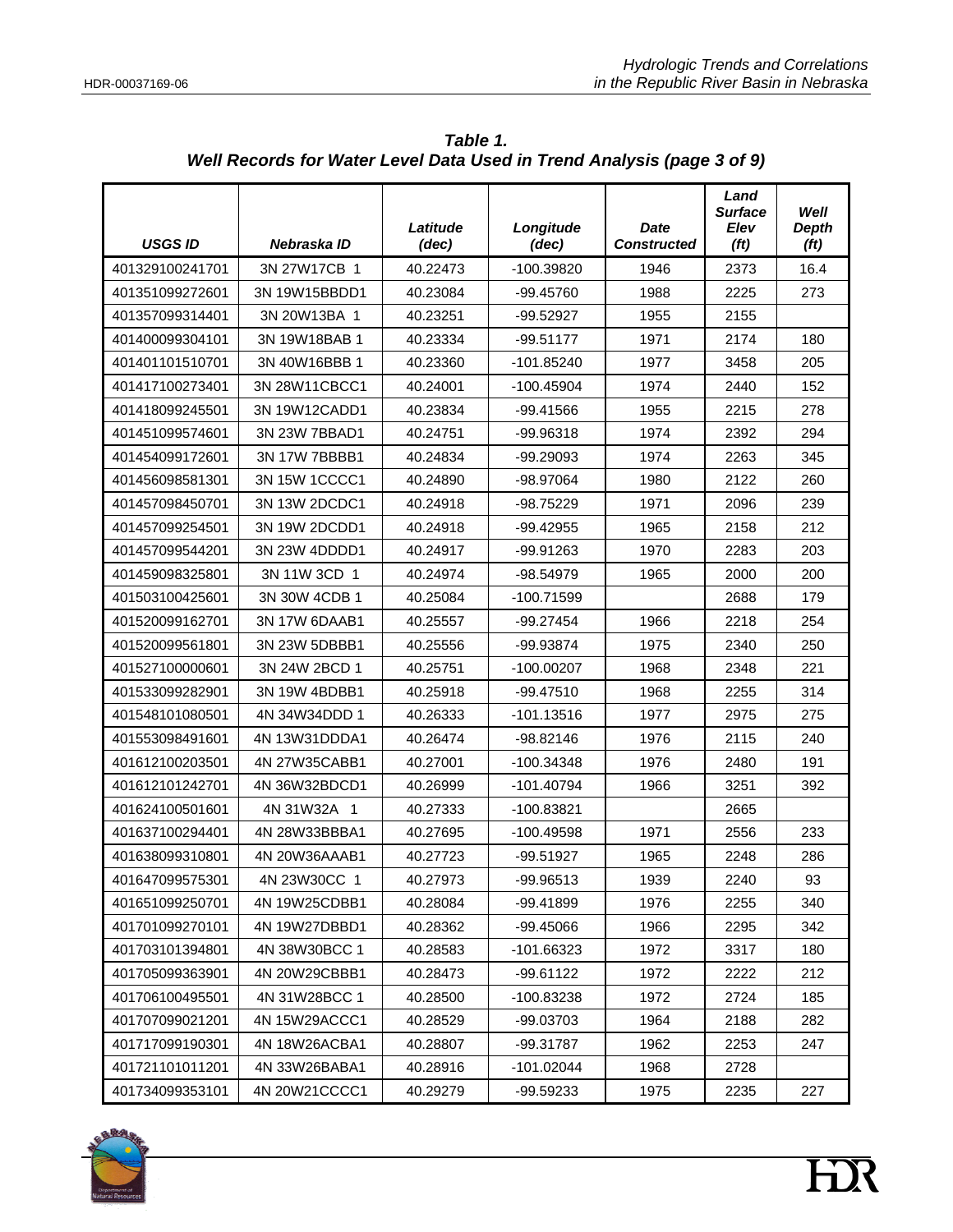| <b>USGS ID</b>  | Nebraska ID   | Latitude<br>(dec) | Longitude<br>(dec) | Date<br><b>Constructed</b> | Land<br><b>Surface</b><br>Elev<br>(f <sub>t</sub> ) | Well<br><b>Depth</b><br>(f <sub>t</sub> ) |
|-----------------|---------------|-------------------|--------------------|----------------------------|-----------------------------------------------------|-------------------------------------------|
| 401801098104501 | 4N 8W24BCC 1  | 40.30029          | $-98.17949$        | 1968                       | 1813                                                | 200                                       |
| 401801101002301 | 4N 33W23AD 1  | 40.30028          | $-101.00683$       | 1946                       | 2675                                                | 19                                        |
| 401817098232401 | 4N 10W24AACA1 | 40.30474          | -98.39033          | 1968                       | 1960                                                | 133                                       |
| 401817100535501 | 4N 32W23ABB 1 | 40.30472          | -100.89905         |                            | 2824                                                |                                           |
| 401819100130801 | 4N 26W23AA 1  | 40.30528          | -100.21931         | 1968                       | 2426                                                | 166                                       |
| 401820099380601 | 4N 21W24ABAD1 | 40.30556          | -99.63539          | 1976                       | 2200                                                | 190                                       |
| 401826101060101 | 4N 34W13DD 1  | 40.30722          | $-101.10072$       |                            | 2884                                                |                                           |
| 401832099445401 | 4N 22W13DCBD1 | 40.30890          | -99.74873          | 1972                       | 2170                                                | 105                                       |
| 401834100323501 | 4N 29W13CDAA1 | 40.30945          | -100.54348         | 1970                       | 2594                                                | 261                                       |
| 401836098471401 | 4N 13W16DDBB1 | 40.31001          | -98.78757          | 1978                       | 2108                                                | 241                                       |
| 401848101152501 | 4N 35W10CB 1  | 40.24527          | $-101.26572$       |                            | 3145                                                |                                           |
| 401850098442601 | 4N 13W13BCD 1 | 40.31390          | -98.74091          | 1964                       | 2080                                                | 212                                       |
| 401905098432101 | 4N 11W13CDBB1 | 40.30946          | -98.51478          | 1957                       | 2010                                                | 155                                       |
| 401907099301601 | 4N 19W18ABD 1 | 40.31862          | $-99.50483$        | 1957                       | 2290                                                | 227                                       |
| 401910099470601 | 4N 22W15AB 1  | 40.31945          | -99.78540          | 1968                       | 2270                                                | 187                                       |
| 401916098252101 | 4N 10W11CCD 1 | 40.32112          | $-98.42284$        | 1957                       |                                                     | 130                                       |
| 401921099130401 | 4N 17W10DDDB1 | 40.32251          | -99.21815          |                            | 2255                                                |                                           |
| 401928098292502 | 4N 10W 7DCBB1 | 40.32446          | $-98.49062$        | 1971                       | 1970                                                | 139                                       |
| 401928099274301 | 4N 19W 9DDAA1 | 40.32445          | -99.46233          | 1974                       | 2342                                                | 283                                       |
| 401929098583201 | 4N 15W11DO 1  | 40.32474          | -98.97592          | 1975                       | 2130                                                | 248                                       |
| 401956098453401 | 4N 13W11BO 1  | 40.33224          | -98.75980          | 1977                       | 2045                                                | 188                                       |
| 402009100381201 | 4N 29W 7B 1   | 40.33584          | $-100.63710$       |                            | 2600                                                |                                           |
| 402010098084801 | 4N 7W 6DDCC1  | 40.33668          | $-98.14782$        | 1971                       | 1798                                                | 145                                       |
| 402027099423701 | 4N 21W 5DBDB1 | 40.34084          | -99.71067          | 1968                       | 2265                                                | 239                                       |
| 402028098331901 | 4N 11W 3CBB 1 | 40.34113          | -98.55562          | 1955                       | 1965                                                | 170                                       |
| 402037099483601 | 4N 22W 4BDCC1 | 40.34362          | -99.81040          | 1974                       | 2267                                                | 195                                       |
| 402040100183901 | 4N 27W 1ADDA1 | 40.34445          | $-100.31125$       | 1972                       | 2549                                                | 230                                       |
| 402051100592301 | 4N 33W19ACB 2 | 40.34750          | $-100.98433$       | 1977                       | 2917                                                | 320                                       |
| 402058099471901 | 4N 22W 3BAA 1 | 40.34945          | -99.78901          | 1967                       | 2302                                                | 241                                       |
| 402100101433801 | 5N 39W34DCDB1 | 40.34999          | -101.72767         | 1969                       | 3338                                                | 305                                       |
| 402101099595001 | 4N 24W 2BAAB1 | 40.35028          | -99.99763          |                            | 2378                                                |                                           |
| 402107101063001 | 5N 33W31DCB 1 | 40.35194          | $-101.10877$       |                            | 2750                                                | 23                                        |
| 402110099140001 | 5N 17W34CC 1  | 40.35200          | -99.23292          |                            | 2281.57                                             |                                           |
| 402124099201601 | 5N 18W35CB 1  | 40.35635          | -99.34038          | 1954                       | 2316.61                                             | 223                                       |
| 402148098454500 | 5N 13W34AAAD1 | 40.36335          | -98.76285          | 1957                       | 2110                                                | 222                                       |
| 402202099082201 | 5N 16W28CC 1  | 40.36611          | -99.14129          | 1954                       | 2202.85                                             | 240                                       |

*Table 1. Well Records for Water Level Data Used in Trend Analysis (page 4 of 9)* 

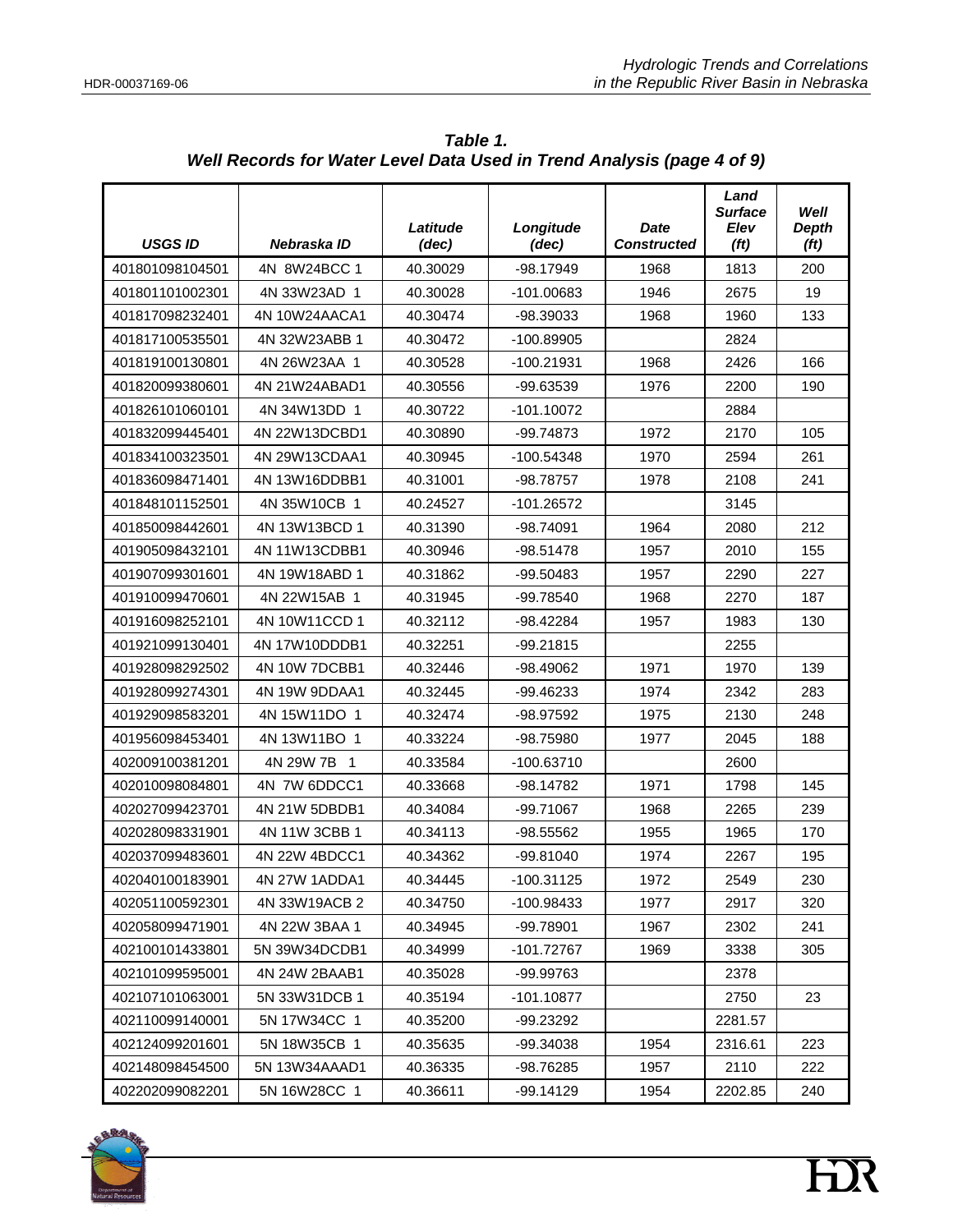| <b>USGS ID</b>  | Nebraska ID   | Latitude<br>(dec) | Longitude<br>(dec) | <b>Date</b><br><b>Constructed</b> | Land<br><b>Surface</b><br>Elev<br>(f <sub>t</sub> ) | Well<br><b>Depth</b><br>(f <sub>t</sub> ) |
|-----------------|---------------|-------------------|--------------------|-----------------------------------|-----------------------------------------------------|-------------------------------------------|
| 402204098521200 | 5N 14W26CDBB1 | 40.36779          | -98.87036<br>1972  |                                   | 2146                                                | 265                                       |
| 402209098311801 | 5N 11W26DBDC1 | 40.36918          | -98.52201          | 1970                              | 1933                                                | 180                                       |
| 402224100570501 | 5N 32W27BCB 1 | 40.37528          | $-100.94710$       | 1971                              | 2910                                                | 344                                       |
| 402225101263301 | 5N 36W30DBBA1 | 40.37361          | -101.44294         | 1968                              | 3314                                                | 475                                       |
| 402236100013201 | 5N 24W27ABCD1 | 40.37667          | $-100.02596$       | 1973                              | 2393                                                | 172                                       |
| 402236101343101 | 5N 38W25ADBA1 | 40.37499          | $-101.57572$       | 1965                              | 3397                                                | 474                                       |
| 402241099495600 | 5N 22W29AABC1 | 40.37806          | -99.83262          | 1972                              | 2325                                                | 242                                       |
| 402244101132101 | 5N 34W30BAA 1 | 40.37889          | $-101.22294$       |                                   | 2819                                                | 17                                        |
| 402250100285801 | 5N 28W22CD 1  | 40.38056          | -100.48320         | 1955                              | 2570                                                | 252                                       |
| 402254099062201 | 5N 16W22DD 1  | 40.37973          | -99.10889          |                                   | 2200.23                                             |                                           |
| 402352098524600 | 5N 14W15DACC1 | 40.39779          | -98.87980          | 1957                              | 2175                                                | 269                                       |
| 402411098370101 | 5N 12W13AC 1  | 40.40307          | -98.61729          | 1955                              | 1952                                                | 188                                       |
| 402415098311601 | 5N 11W14ACA 1 | 40.40418          | $-98.52145$        | 1954                              | 1870                                                | 120                                       |
| 402416099560500 | 5N 23W16ACBB1 | 40.40445          | $-99.93513$        | 1974                              | 2380                                                | 221                                       |
| 402419101495401 | 5N 40W14BO 1  | 40.40333          | $-101.83157$       | 1975                              | 3410                                                | 325                                       |
| 402442098423301 | 5N 12W 7DDBB1 | 40.41168          | -98.70952          | 1977                              | 2046                                                | 233                                       |
| 402521099493900 | 5N 22W 9BBBB1 | 40.42251          | -99.82790          | 1972                              | 2400                                                | 242                                       |
| 402532099235801 | 5N 18W 6DD 1  | 40.42702          | -99.39881          | 1957                              | 2325.54                                             | 183                                       |
| 402534098441600 | 5N 13W 1CDBB1 | 40.42613          | $-98.73813$        | 1976                              | 2055                                                | 247                                       |
| 402534101274801 | 5N 37W 1DCBD1 | 40.42611          | $-101.46378$       | 1969                              | 3012                                                | 155                                       |
| 402535101255501 | 5N 36W 5CAB 1 | 40.42639          | -101.43239         |                                   | 2990                                                |                                           |
| 402555100021000 | 5N 24W 3BCCB1 | 40.43195          | -100.03652         | 1975                              | 2360                                                | 124                                       |
| 402612098585401 | 5N 15W 2BA 1  | 40.43753          | -98.98014          | 1961                              | 2193.07                                             | 193                                       |
| 402612099025401 | 5N 15W 6AA 1  | 40.43753          | -99.04679          | 1961                              | 2203.13                                             | 152                                       |
| 402614100373001 | 6N 29W32CCC 1 | 40.43751          | -100.64793         | 1977                              | 2826                                                | 323                                       |
| 402619101454501 | 6N 39W 32D 1  | 40.43861          | -101.76295         | 1970                              | 3362                                                | 330                                       |
| 402623100222001 | 6N 27W34DCC 1 | 40.43973          | -100.37264         | 1977                              | 2674                                                | 269                                       |
| 402625098594501 | 6N 15W34DC 1  | 40.44029          | -98.99619          | 1968                              | 2181                                                | 210                                       |
| 402627099573400 | 6N 23W32CCAA1 | 40.44084          | -99.95985          | 1971                              | 2355                                                | 151                                       |
| 402632098310801 | 6N 11W35DAC 1 | 40.44224          | -98.51923          | 1976                              | 1940                                                | 247                                       |
| 402636098534401 | 6N 14W33DADD1 | 40.44323          | -98.89488          | 1992                              | 2181                                                | 250                                       |
| 402703099150901 | 6N 17W33BB 1  | 40.44981          | -99.25547          |                                   | 2259.02                                             |                                           |
| 402704098400501 | 6N 12W33AAA 1 | 40.45113          | -98.66840          | 1977                              | 1970                                                | 168                                       |
| 402708098510400 | 6N 14W25CDCC1 | 40.45317          | -98.85167          | 1955                              | 2138.2                                              |                                           |
| 402716099212401 | 6N 18W27CC 1  | 40.45291          | -99.35929          | 1957                              | 2306.12                                             | 187                                       |
| 402716099520700 | 6N 22W30CCBC1 | 40.45584          | -99.86790          | 1975                              | 2352                                                | 166                                       |

*Table 1. Well Records for Water Level Data Used in Trend Analysis (page 5 of 9)* 

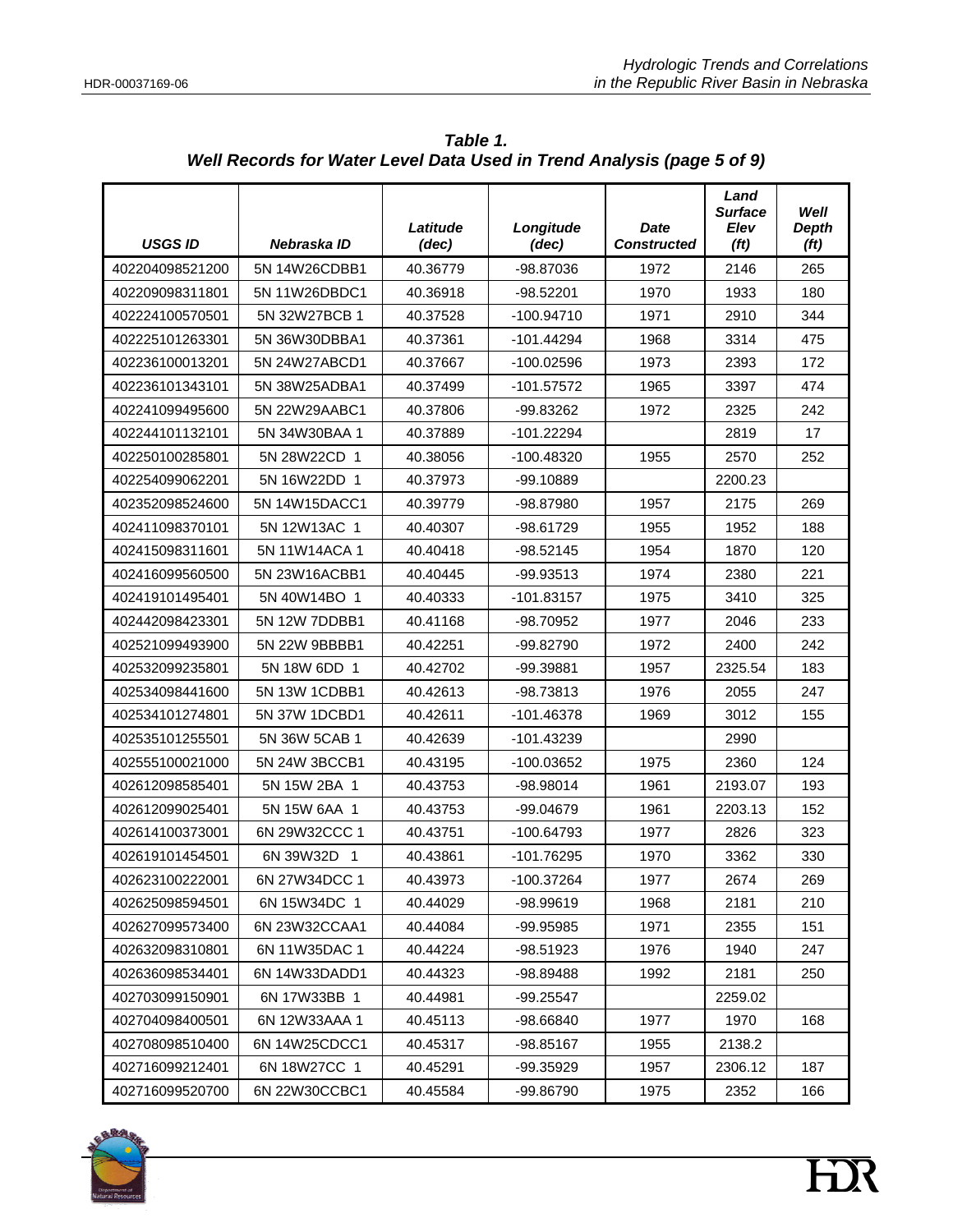| <b>USGS ID</b>  | Nebraska ID   | Latitude<br>(dec) | Longitude<br>(dec)  | Date<br><b>Constructed</b> | Land<br><b>Surface</b><br>Elev<br>(f <sub>t</sub> ) | Well<br><b>Depth</b><br>(f <sub>t</sub> ) |
|-----------------|---------------|-------------------|---------------------|----------------------------|-----------------------------------------------------|-------------------------------------------|
| 402718098461500 | 6N 13W27DCBB1 | 40.45501          | $-98.77119$<br>1974 |                            | 2055                                                | 210                                       |
| 402726099461700 | 6N 22W25CBCB1 | 40.45723          | -99.77179           | 1976                       | 2424                                                | 342                                       |
| 402729099083901 | 6N 16W29DA 1  | 40.45601          | $-99.14213$         | 1957                       | 2230.02                                             | 205                                       |
| 402739100304001 | 6N 28W 28CB 1 | 40.46084          | $-100.51154$        |                            | 2785                                                |                                           |
| 402751100510801 | 6N 31W28BAB 1 | 40.46417          | $-100.85266$        | 1968                       | 2842                                                | 302                                       |
| 402752100171601 | 6N 26W 28BD 1 | 40.46084          | -100.28097          | 1953                       | 2410                                                |                                           |
| 402817100583401 | 6N 32W 20CC 1 | 40.47139          | -100.97655          |                            | 2988                                                |                                           |
| 402835099281401 | 6N 19W22BC 1  | 40.47236          | -99.47407           |                            | 2367.28                                             |                                           |
| 402838100010601 | 6N 24W23BCB 1 | 40.47723          | $-100.01874$        | 1977                       | 2502                                                | 300                                       |
| 402849100090401 | 6N 25W22BBBB1 | 40.48028          | -100.15152          | 1970                       | 2550                                                | 277                                       |
| 402851101290701 | 6N 37W23BABA1 | 40.48055          | $-101.48794$        | 1968                       | 3326                                                | 471                                       |
| 402856100412301 | 6N 30W23AB 1  | 40.46973          | -100.69210          |                            | 2730                                                |                                           |
| 402910098352101 | 6N 11W17CB 1  | 40.48613          | -98.58951           | 1968                       | 1980                                                | 210                                       |
| 402910101250801 | 6N 36W17DBDA1 | 40.48472          | $-101.42461$        | 1972                       | 3288                                                | 495                                       |
| 402950101052601 | 6N 33W 8CDA 1 | 40.49723          | $-101.09099$        | 1954                       | 2919                                                | 203                                       |
| 403000098370101 | 6N 12W12DB 1  | 40.50001          | -98.61729           | 1947                       | 2015                                                | 187                                       |
| 403004101210301 | 6N 36W12CAD 1 | 40.50111          | $-101.35127$        | 1969                       | 3001                                                | 190                                       |
| 403005100231401 | 6N 27W 9A 1   | 40.50140          | -100.38764          |                            | 2600                                                |                                           |
| 403026099451000 | 6N 21W 7BBCC1 | 40.50723          | -99.75317           | 1976                       | 2500                                                | 242                                       |
| 403044101140601 | 6N 35W 1DDCD1 | 40.51056          | $-101.23349$        | 1961                       | 3078                                                | 332                                       |
| 403046101082001 | 6N 34W 2DDB 1 | 40.51278          | $-101.13933$        | 1970                       | 3089                                                | 400                                       |
| 403048098443300 | 6N 13W 1CCBB1 | 40.51335          | -98.74285           | 1967                       | 2055                                                | 185                                       |
| 403124101562401 | 6N 41W 2ABBB1 | 40.52333          | -101.94046          | 1966                       | 3478                                                | 309                                       |
| 403127098303601 | 6N 11W 1BABB1 | 40.52418          | -98.51034           | 1965                       | 1928                                                | 160                                       |
| 403127101012701 | 7N 33W35DDD 1 | 40.52417          | $-101.02460$        | 1977                       | 3048                                                | 410                                       |
| 403137099100301 | 7N 16W31DC 1  | 40.52513          | -99.16797           |                            | 2221.65                                             | 140                                       |
| 403137099330201 | 7N 20W35DD 1  | 40.52638          | -99.54963           | 1961                       | 2403.36                                             | 168                                       |
| 403147098300701 | 7N 11W36DBD 1 | 40.52974          | -98.50229           | 1953                       | 1946                                                |                                           |
| 403212100145701 | 7N 26W34AA 1  | 40.53667          | -100.24958          |                            | 2540                                                |                                           |
| 403217099312001 | 7N 19W31BA 1  | 40.53928          | -99.52074           |                            | 2446.41                                             |                                           |
| 403229098490500 | 7N 13W29CCBC1 | 40.54140          | -98.81841           | 1968                       | 2095                                                | 193                                       |
| 403233099561400 | 7N 23W28CDAB1 | 40.54251          | -99.93762           | 1974                       | 2580                                                | 373                                       |
| 403235101395501 | 7N 38W29CBB 1 | 40.54305          | -101.66573          | 1964                       | 3290                                                | 230                                       |
| 403242100235801 | 7N 27W28CBB 1 | 40.54501          | -100.39986          | 1956                       | 2578                                                |                                           |
| 403246099471200 | 7N 22W26CBAA1 | 40.54612          | -99.78706           | 1972                       | 2620                                                | 327                                       |
| 403254101211301 | 7N 36W25BDCB1 | 40.54833          | $-101.35405$        | 1968                       | 3046                                                | 191                                       |

*Table 1. Well Records for Water Level Data Used in Trend Analysis (page 6 of 9)* 

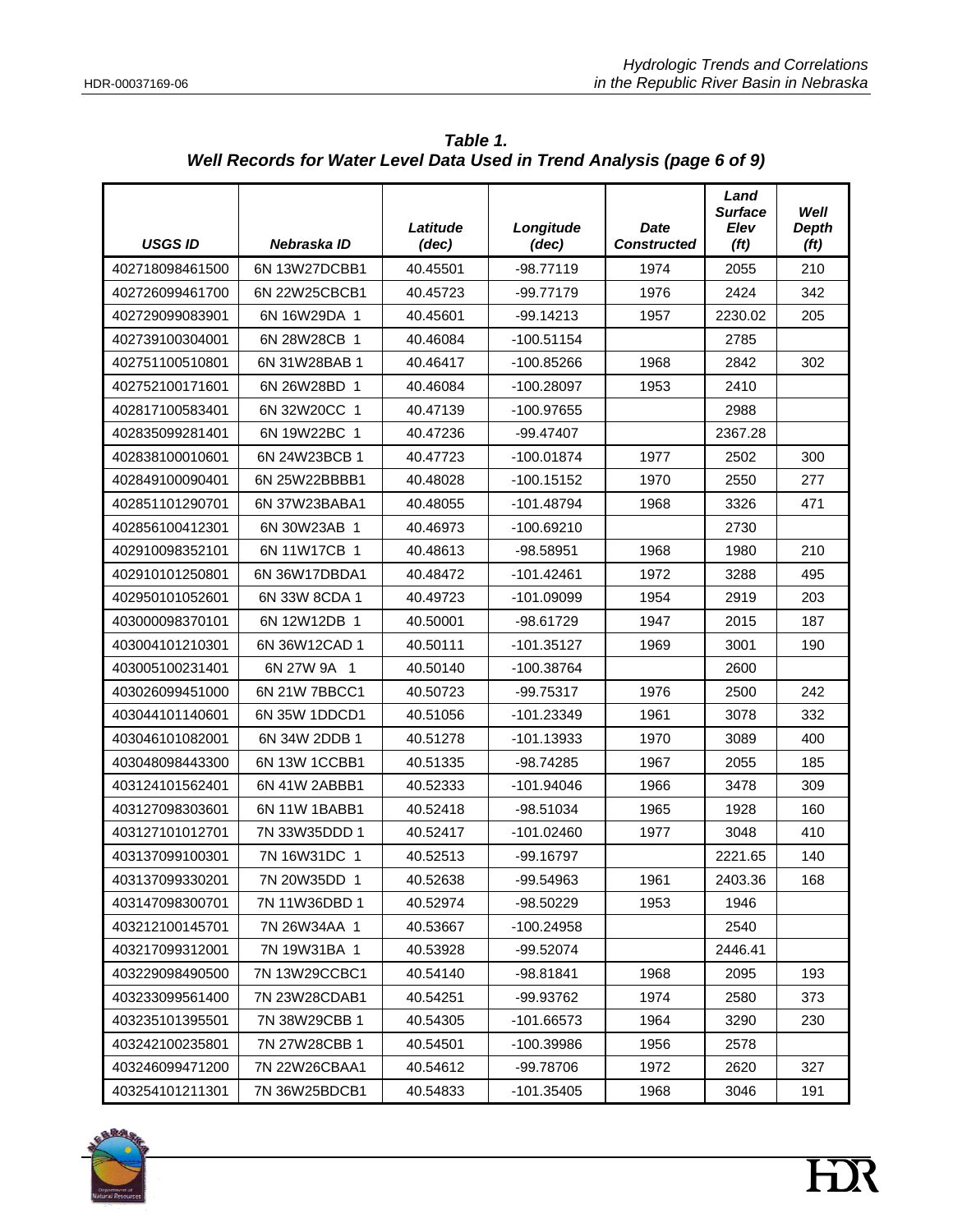| <b>USGS ID</b>  | Nebraska ID    | Latitude<br>(dec) | Longitude<br>(dec)   | <b>Date</b><br><b>Constructed</b> | Land<br><b>Surface</b><br>Elev<br>(f <sub>t</sub> ) | Well<br><b>Depth</b><br>(f <sub>t</sub> ) |
|-----------------|----------------|-------------------|----------------------|-----------------------------------|-----------------------------------------------------|-------------------------------------------|
| 403256100042701 | 7N 24W29BC 1   | 40.54890          | $-100.07457$<br>1966 |                                   | 2519                                                | 223                                       |
| 403303098383901 | 7N 12W26BBD 1  | 40.55085          | $-98.64451$          | 1975                              | 2055                                                | 200                                       |
| 403304098343201 | 7N 11W29AAC 1  | 40.55113          | -98.57590            | 1973                              | 1990                                                | 194                                       |
| 403306098525700 | 7N 14W27AB 1   | 40.55168          | -98.88286            | 1955                              | 2123                                                | 170                                       |
| 403331100341101 | 7N 29W24CC 1   | 40.55862          | $-100.57015$         |                                   | 2870                                                |                                           |
| 403412101484501 | 7N 40W13CCA 1  | 40.57000          | -101.81295           | 1968                              | 3406                                                | 297                                       |
| 403446100522301 | 7N 31W17BBD 1  | 40.57945          | -100.87349           | 1970                              | 2939                                                | 450                                       |
| 403453100270601 | 7N 28W13BAB 1  | 40.58472          | $-100.45278$         | 1968                              | 2652                                                | 280                                       |
| 403501098334901 | 7N 11W 9CDD 1  | 40.58363          | -98.56396            | 1974                              | 2040                                                | 201                                       |
| 403506099395301 | 7N 21W11DD 1   | 40.58337          | -99.66133            | 1961                              | 2479.44                                             | 182                                       |
| 403506100560401 | 7N 32W10DDAC1  | 40.58362          | -100.92988           | 1956                              | 2845                                                | 190                                       |
| 403516101560601 | 7N 41W11DAA 1  | 40.58777          | -101.93546           | 1973                              | 3506                                                | 192                                       |
| 403527098421401 | 7N 12W 8BCC 1  | 40.59085          | -98.70424            | 1976                              | 2037                                                | 182                                       |
| 403534100054601 | 7N 25W12ADA 1  | 40.59278          | $-100.09652$         | 1956                              | 2585                                                |                                           |
| 403546100142701 | 7N 26W11BAB 1  | 40.59612          | $-100.24125$         | 1968                              | 2705                                                | 295                                       |
| 403608100022501 | 7N 24W 4DAC 1  | 40.60223          | -100.04068           | 1973                              |                                                     | 443                                       |
| 403626099451401 | 7N 21W 6BC 1   | 40.60723          | -99.75428            |                                   | 2467                                                | 132                                       |
| 403637100452801 | 7N 30W 5BBB 1  | 40.61029          | $-100.75821$         | 1957                              | 2960                                                | 348                                       |
| 403638101134401 | 7N 34W 6BBB 1  | 40.61056          | $-101.22933$         | 1977                              | 3174                                                | 480                                       |
| 403650099421001 | 8N 21W33DD 1   | 40.61224          | -99.70051            | 1961                              | 2555.83                                             | 252                                       |
| 403713101173701 | 8N 35W33ACD 1  | 40.62028          | $-101.29405$         | 1969                              | 3135                                                | 390                                       |
| 403718100255801 | 8N 27W31BDB 1  | 40.62167          | -100.43320           | 1955                              | 2692                                                |                                           |
| 403817100550401 | 8N 32W26AAC 1  | 40.63806          | -100.91821           | 1970                              | 2937                                                | 404                                       |
| 403838101021701 | 8N 33W23C<br>1 | 40.64390          | -101.03849           | 1974                              | 3180                                                | 613                                       |
| 403843101295201 | 8N 37W22DACB1  | 40.64528          | -101.49822           | 1966                              | 3237                                                | 297                                       |
| 403913100295401 | 8N 28W21AA 1   | 40.65362          | -100.49876           | 1956                              | 2700                                                | 426                                       |
| 403928101220501 | 8N 36W13DAC 1  | 40.65750          | -101.35016           | 1971                              | 3257                                                | 440                                       |
| 403940100091101 | 8N 25W 22BB 1  | 40.65501          | $-100.14874$         |                                   | 2710                                                |                                           |
| 404015100191401 | 8N 26W 7CCD 1  | 40.67140          | -100.31792           | 1967                              | 2805                                                | 570                                       |
| 404020099502801 | 8N 22W 8CD 1   | 40.66951          | -99.84343            |                                   | 2613.65                                             |                                           |
| 404023101474701 | 8N 39W 7CBCC1  | 40.67305          | $-101.79684$         | 1970                              | 3425                                                | 310                                       |
| 404046099504501 | 8N 22W 8BC 1   | 40.67630          | $-99.85018$          | 1935                              | 2629.13                                             | 256                                       |
| 404129100340901 | 8N 29W12BBB 1  | 40.68501          | $-100.56987$         | 1977                              | 2815                                                | 520                                       |
| 404134100450201 | 8N 30W 5BDD 1  | 40.69279          | -100.75098           | 1968                              | 2921                                                | 469                                       |
| 404150100040401 | 8N 24W 5BA 1   | 40.69723          | $-100.06818$         | 1989                              | 2694                                                | 380                                       |
| 404156099555300 | 8N 23W 4ABAA1  | 40.69890          | -99.93179            | 1974                              | 2630                                                | 240                                       |

*Table 1. Well Records for Water Level Data Used in Trend Analysis (page 7 of 9)* 

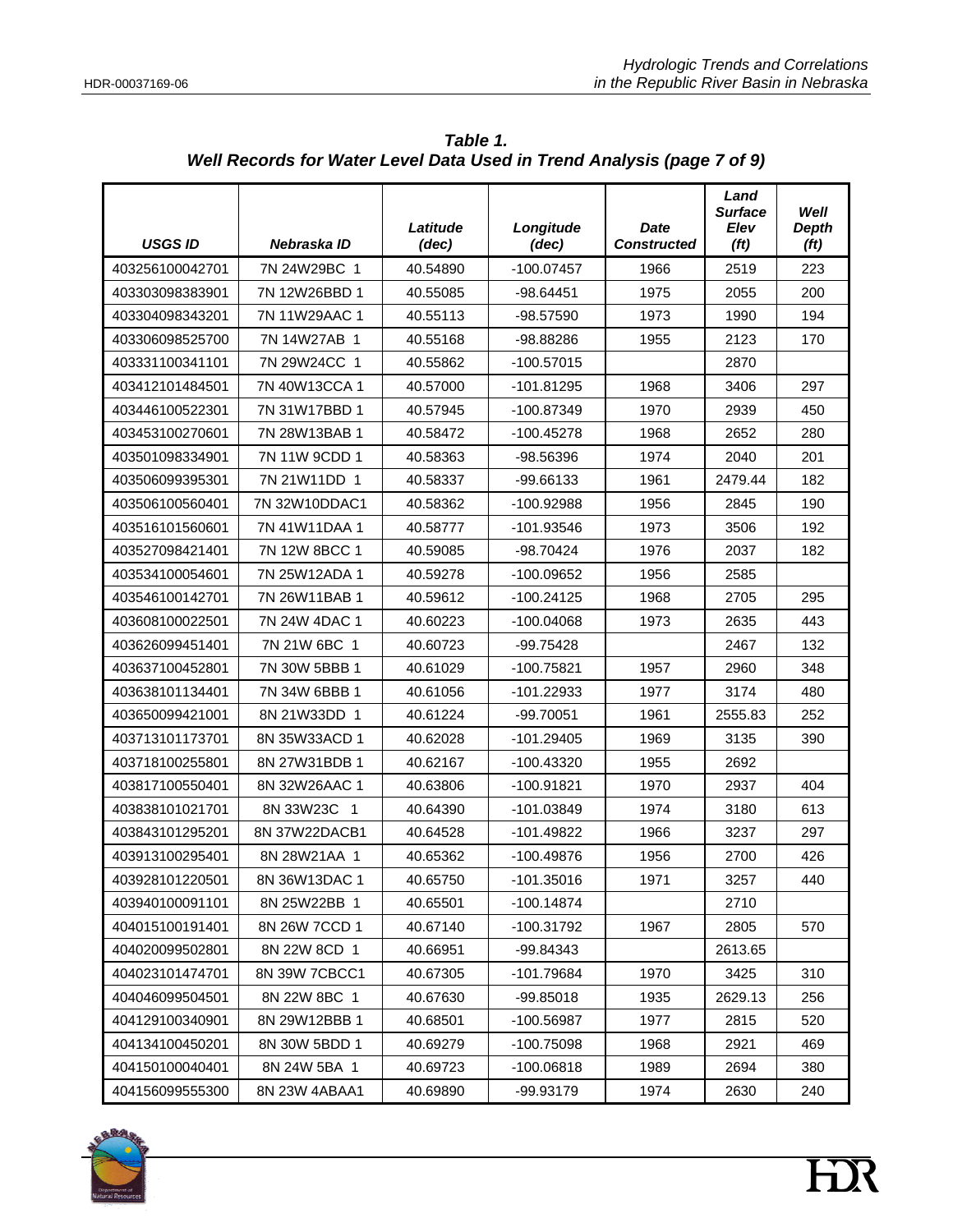| <b>USGS ID</b>  | Nebraska ID                 | Latitude<br>(dec) | Longitude<br>(dec) | Date<br><b>Constructed</b> | Land<br><b>Surface</b><br>Elev<br>(f <sub>t</sub> ) | Well<br><b>Depth</b><br>(f <sub>t</sub> ) |
|-----------------|-----------------------------|-------------------|--------------------|----------------------------|-----------------------------------------------------|-------------------------------------------|
| 404157101060001 | 9N 33W32DCD 1               | 40.69917          | $-101.10043$       | 1977                       | 3169                                                |                                           |
| 404159100494601 | 8N 31W 3BABA1               | 40.69973          | -100.82987         | 1978                       | 3080                                                | 640                                       |
| 404219100011801 | 9N 24W35DB 1                | 40.70538          | $-100.02355$       | 1981                       | 2759.7                                              | 426                                       |
| 404221101575501 | 9N 41W35ACC 1               | 40.70583          | -101.96574         |                            | 3532                                                |                                           |
| 404232100051501 | 9N 25W32BC 1                | 40.70723          | -100.20374         | 1965                       | 2758                                                | 315                                       |
| 404232101234801 | 9N 36W35BACA1               | 40.70889          | $-101.39711$       | 1971                       | 3252                                                | 485                                       |
| 404258101501401 | 9N 40W25C 1                 | 40.71611          | -101.83768         | 1973                       | 3450                                                | 350                                       |
| 404320101180401 | 9N 35W27BAC 1               | 40.72222          | $-101.30155$       | 1968                       | 3263                                                | 492                                       |
| 404419100580201 | 9N 32W21A 1                 | 40.73862          | -100.96765         |                            | 3060                                                |                                           |
| 404426101341301 | 9N 37W20BBAB1               | 40.74305          | -101.56739         | 1973                       | 3326                                                | 325                                       |
| 404438101283201 | 9N 36W18CCAB1               | 40.74528          | $-101.47128$       | 1972                       | 3196.97                                             | 395                                       |
| 404444101410001 | 9N 38W17CCAA1               | 40.74555          | -101.68378         | 1974                       | 3381                                                | 280                                       |
| 404510101020001 | 9N 33W13B 1                 | 40.75279          | $-101.03376$       |                            | 3000                                                |                                           |
| 404513101382301 | 9N 38W15ABCC1               | 40.75361          | $-101.64017$       | 1973                       | 3340                                                | 370                                       |
| 404519101170301 | 9N 35W23BBB 1               | 40.74083          | $-101.28488$       | 1975                       | 3245                                                | 298                                       |
| 404536101494001 | 9N 40W12D<br>$\overline{1}$ | 40.76000          | $-101.82823$       | 1967                       | 3465                                                | 273                                       |
| 404603100445101 | 9N 30W 9B 1                 | 40.76751          | -100.74793         | 1973                       | 2852                                                | 300                                       |
| 404620101433401 | 9N 39W 2DDDD1               | 40.77222          | $-101.72656$       | 1974                       | 3413                                                | 225                                       |
| 404649100231601 | 9N 27W 3BC 1                | 40.78029          | -100.38819         |                            | 2820                                                |                                           |
| 404649101103601 | 9N 34W 3ACA 1               | 40.78028          | $-101.17710$       | 1973                       | 3136                                                | 500                                       |
| 404655100551101 | 9N 32W 1B 1                 | 40.78195          | $-100.92015$       |                            | 3098                                                |                                           |
| 404706101282201 | 10N 36W31CCCC1              | 40.78500          | $-101.47322$       | 1990                       | 3236                                                | 440                                       |
| 404709100532501 | 9N 31W 6BA 1                | 40.78584          | -100.89070         |                            | 3020                                                |                                           |
| 404742101010801 | 10N 33W36ADD 1              | 40.79584          | $-101.01960$       | 1978                       | 3089                                                | 600                                       |
| 404840100565401 | 10N 32W27A 1                | 40.81112          | -100.94876         |                            | 3094                                                |                                           |
| 404854100451401 | 10N 30W20DDD 1              | 40.81528          | $-100.75431$       | 1978                       | 2975                                                | 650                                       |
| 404906102000001 | 10N 41W21DO 1               | 40.81833          | -101.99852         | 1973                       | 3566                                                | 345                                       |
| 404925101070401 | 10N 33W19AD 1               | 40.82361          | $-101.11821$       |                            | 3047                                                |                                           |
| 404932100384101 | 10N 29W20BDAA1              | 40.82556          | $-100.64514$       | 1969                       | 2960                                                | 420                                       |
| 404953100595401 | 10N 32W17CC 1               | 40.83140          | -100.99876         |                            | 3123                                                | 210                                       |
| 405000101510401 | 10N 40W14DBCC1              | 40.83333          | $-101.85157$       | 1965                       | 3478                                                | 308                                       |
| 405019101132701 | 10N 34W17BCA 1              | 40.83861          | $-101.22460$       | 1957                       | 3192                                                | 344                                       |
| 405026101343701 | 10N 37W18AAC 1              | 40.84055          | $-101.57739$       | 1971                       | 3315                                                | 435                                       |
| 405047101282801 | 10N 36W 7CCAA1              | 40.84639          | -101.47489         | 1972                       | 3293                                                | 463                                       |
| 405139101155000 | 10N 35W 1C 1                | 40.86083          | $-101.26433$       | 1967                       | 3196                                                | 370                                       |
| 405142101395501 | 10N 38W 4CCA 1              | 40.86166          | -101.66573         | 1974                       | 3367                                                | 425                                       |

*Table 1. Well Records for Water Level Data Used in Trend Analysis (page 8 of 9)* 

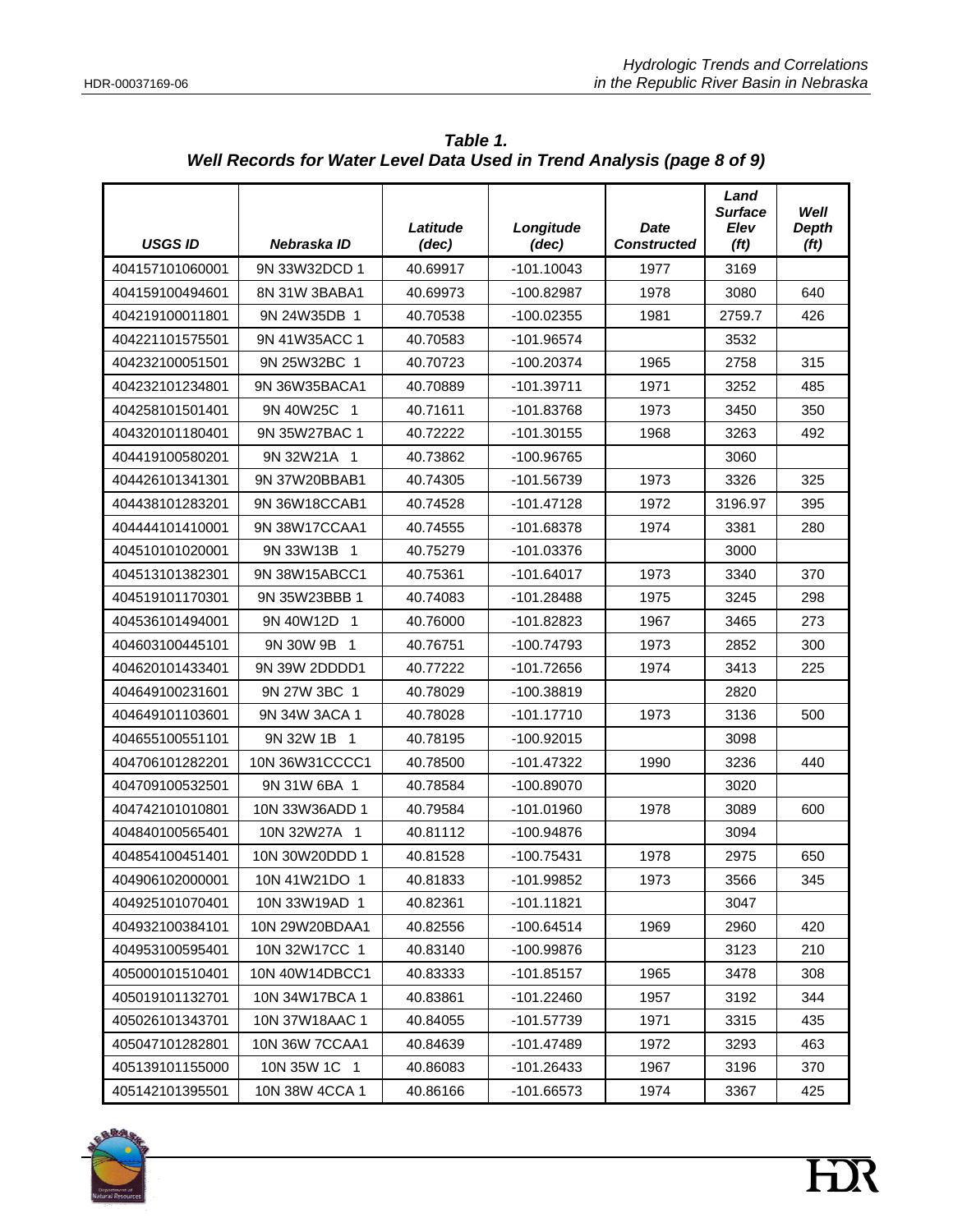| <b>USGS ID</b>  | Nebraska ID       | Latitude<br>(dec) | Longitude<br><b>Date</b><br><b>Constructed</b><br>(dec) |      | Land<br><b>Surface</b><br><b>Elev</b><br>(f <sub>t</sub> ) | Well<br>Depth<br>(ft) |
|-----------------|-------------------|-------------------|---------------------------------------------------------|------|------------------------------------------------------------|-----------------------|
| 405222101461801 | 10N 39W 4ABB 1    | 40.87139          | $-101.77378$                                            | 1951 | 3440                                                       |                       |
| 405304100413401 | 11N 30W36BBD 1    | 40.88445          | -100.69320                                              | 1972 | 2978                                                       | 300                   |
| 405331101384002 | 11N 38W27CACC1    | 40.89194          | -101.64489                                              | 1969 | 3378                                                       | 406                   |
| 405357101490401 | 11N 39W30B<br>- 1 | 40.89916          | -101.81823                                              | 1974 | 3455                                                       | 385                   |
| 405445101261401 | 11N 36W21B<br>- 1 | 40.91250          | $-101.43767$                                            | 1975 | 3390                                                       | 440                   |
| 405449101341101 | 11N 37W20BBD 1    | 40.91361          | -101.57017                                              |      | 3360                                                       |                       |
| 405506101582301 | 11N 41W14CCDB1    | 40.91833          | -101.97351                                              | 1968 | 3565                                                       | 402                   |
| 405532101105700 | 11N 34W15BD 1     | 40.92667          | $-101.18571$                                            |      | 3190                                                       |                       |
| 405557100564501 | 11N 32W10DD 1     | 40.93250          | -100.94598                                              | 1955 | 3095                                                       | 220                   |
| 405602101173101 | 11N 35W10D        | 40.93389          | -101.29238                                              | 1970 | 3218                                                       | 425                   |
| 405631101151301 | 11N 35W12AACC1    | 40.94194          | $-101.25405$                                            | 1967 | 3225                                                       | 383                   |
| 405637101035201 | 11N 33W10AB 1     | 40.94250          | $-101.06321$                                            | 1979 | 3160                                                       | 419                   |
| 405732100531201 | 11N 31W 5BBB 1    | 40.95889          | -100.88709                                              | 1978 | 3081                                                       | 720                   |
| 405738101423202 | 12N 38W31CCCC2    | 40.96055          | -101.70851                                              | 1976 | 3423                                                       | 557                   |

*Table 1. Well Records for Water Level Data Used in Trend Analysis (page 9 of 9)* 

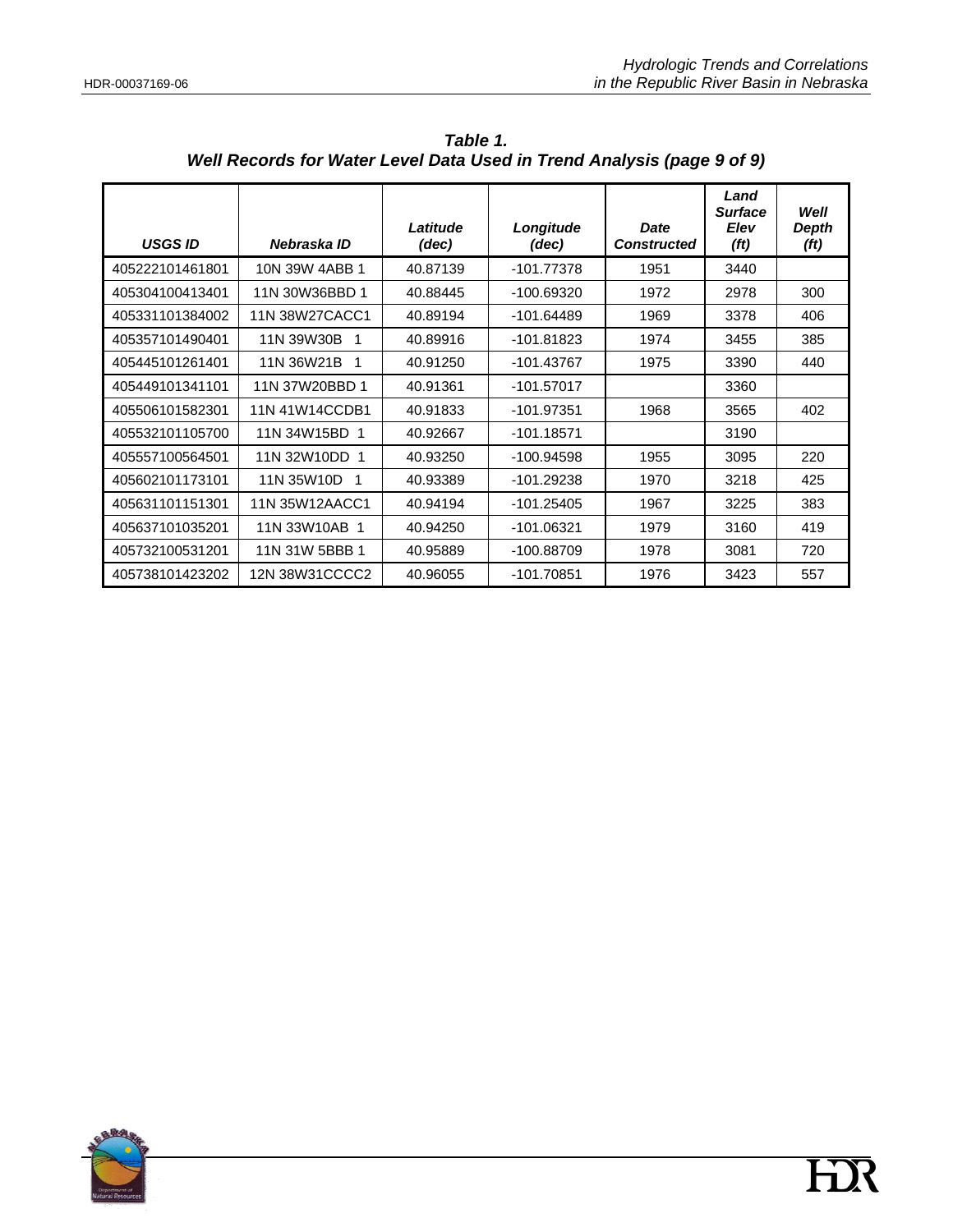| <b>USGS ID</b> | <b>Site Name</b>                                 | Latitude<br>(dec) | Longitude<br>(dec) |
|----------------|--------------------------------------------------|-------------------|--------------------|
| 6821500        | ARIKAREE RIVER AT HAIGLER, NE                    | 40.02917          | 101.96944          |
| 6823000        | NORTH FORK REPUBLICAN RIVER AT COLO-NE STATELINE | 40.06944          | 102.05083          |
| 6823500        | BUFFALO CREEK NR HAIGLER, NE                     | 40.03944          | 101.86583          |
| 6824000        | ROCK CREEK AT PARKS, NE                          | 40.04167          | 101.72778          |
| 6827500        | SOUTH FORK REPUBLICAN RIVER NR BENKELMAN, NE     | 40.00944          | 101.54222          |
| 6828500        | REPUBLICAN RIVER AT STRATTON, NE                 | 40.14056          | 101.22972          |
| 6829500        | REPUBLICAN RIVER AT TRENTON, NE                  | 40.16667          | 101.04778          |
| 6831500        | FRENCHMAN CREEK NR IMPERIAL, NE                  | 40.42917          | 101.62361          |
| 6835000        | STINKING WATER CREEK NR PALISADE, NE             | 40.36944          | 101.11389          |
| 6835500        | FRENCHMAN CREEK AT CULBERTSON, NE                | 40.23472          | 100.87778          |
| 6836500        | DRIFTWOOD CREEK NR MCCOOK, NE                    | 40.14583          | 100.67278          |
| 6837000        | REPUBLICAN RIVER AT MCCOOK NE                    | 40.18750          | 100.61806          |
| 6837300        | RED WILLOW CREEK ABV HUGH BUTLER LAKE, NE        | 40.40139          | 100.78333          |
| 6841000        | MEDICINE CREEK ABV HARRY STRUNK LAKE, NE         | 40.50278          | 100.32222          |
| 6843500        | REPUBLICAN RIVER AT CAMBRIDGE, NE                | 40.28472          | 100.14306          |
| 6844000        | MUDDY CREEK AT ARAPAHOE, NE                      | 40.30556          | 99.91111           |
| 6844210        | TURKEY CREEK AT EDISON, NE                       | 40.27083          | 99.73333           |
| 6844500        | REPUBLICAN RIVER NR ORLEANS, NE                  | 40.13139          | 99.50222           |
| 6847500        | SAPPA CREEK NR STAMFORD, NE                      | 40.13139          | 99.55417           |
| 6848500        | PRAIRIE DOG C NR WOODRUFF, KS                    | 39.98583          | 99.47750           |
| 6849500        | REPUBLICAN RIVER BLW HARLAN COUNTY LAKE, NE      | 40.07917          | 99.16806           |
| 6851000        | CENTER CREEK AT FRANKLIN, NE                     | 40.10333          | 98.97917           |
| 6851500        | THOMPSON CREEK AT RIVERTON, NE                   | 40.08917          | 98.76056           |
| 6852000        | ELM CREEK AT AMBOY, NE                           | 40.08889          | 98.43528           |
| 6853020        | REPUBLICAN RIVER AT GUIDE ROCK, NE               | 40.06361          | 98.33139           |
| 6853500        | REPUBLICAN RIVER NR HARDY, NE                    | 39.99250          | 97.93139           |

*Table 2. List of Streamflow Gage Stations* 

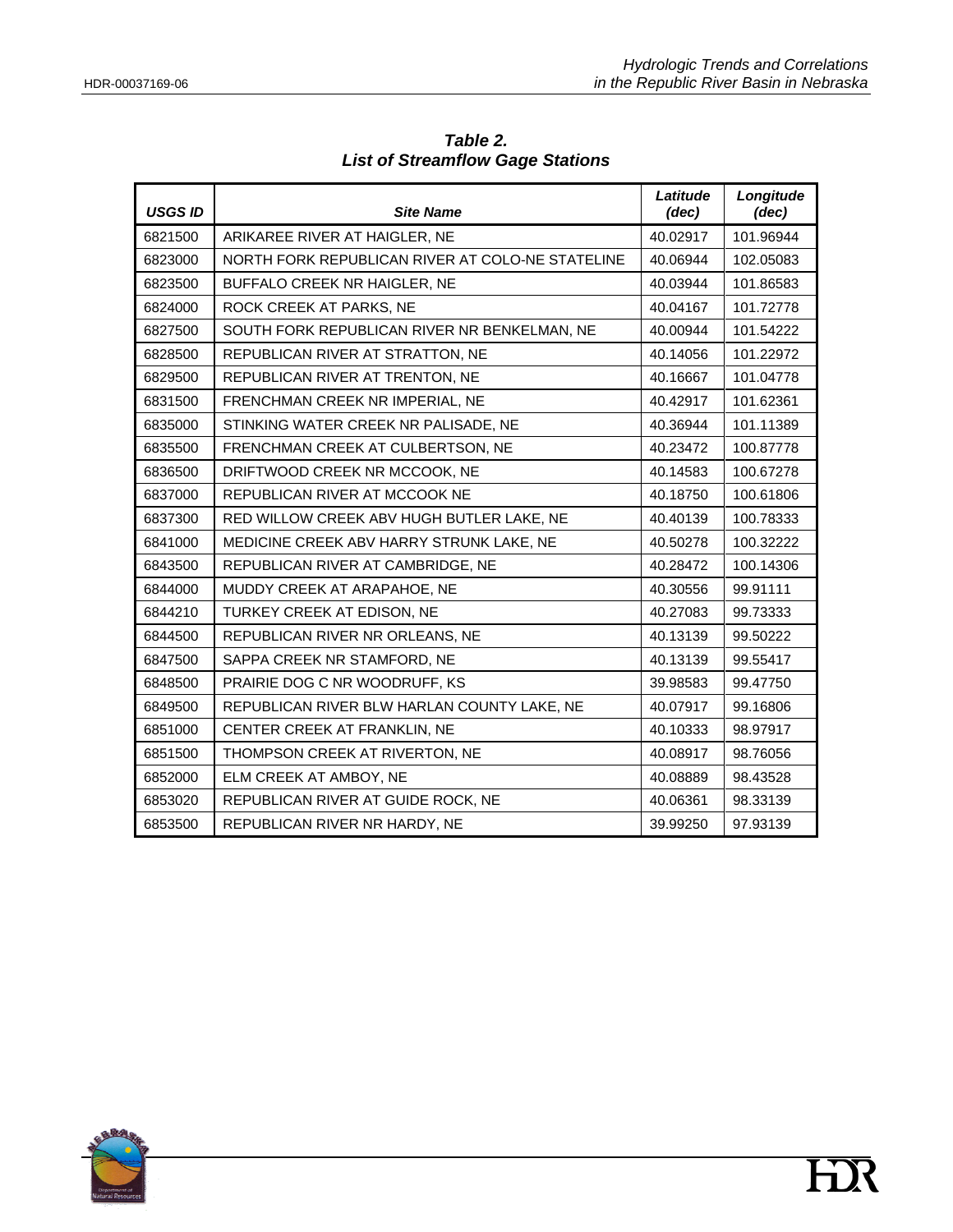| <b>Canal No</b> | <b>Canal Name</b>    | <b>Lat DD</b> | <b>Long DD</b> |
|-----------------|----------------------|---------------|----------------|
| 54000           | <b>Franklin Pump</b> | 40.08194      | 98.92389       |
| 87000           | Meeker-Driftwood     | 40.15417      | 101.06889      |
| 127000          | Riverside            | 40.27000      | 100.94028      |
| 61400           | Haigler              | 40.05944      | 102.05056      |
| 35000           | Culbertson           | 40.36187      | 101.12647      |
| 6000            | <b>Bartley</b>       | 40.22510      | 100.38697      |
| 126000          | <b>Red Willow</b>    | 40.28472      | 100.54333      |
| 20000           | Cambridge            | 40.28513      | 100.12054      |
| 53000           | Franklin             | 40.06722      | 99.20694       |
| 105000          | Naponee              | 40.05278      | 99.20694       |
| 137000          | Superior             | 40.06900      | 98.37692       |
| 310000          | Courtland            | 40.06756      | 98.37721       |

*Table 3. List of Major Canals* 

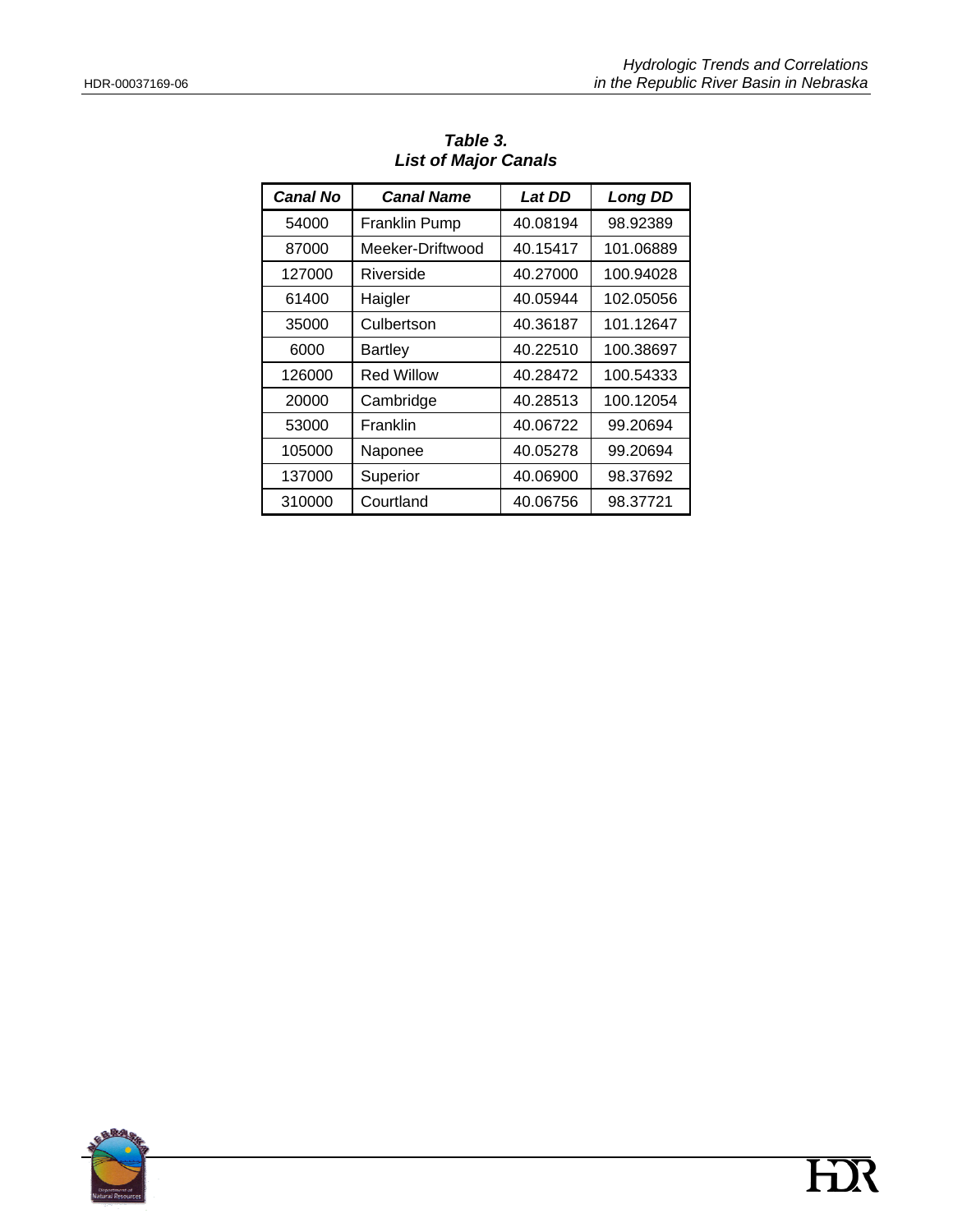|                                                            | <b>Average Total</b><br><b>Streamflow</b><br>(cfs) |                    | Average<br><b>Baseflow</b><br>(cfs) |               | <b>Trend between</b><br>1950-1967 & 1999-2005<br>(cfs/yr) |                 |
|------------------------------------------------------------|----------------------------------------------------|--------------------|-------------------------------------|---------------|-----------------------------------------------------------|-----------------|
| <b>Station &amp; Reach</b>                                 | 1950-<br>1967                                      | 1999-<br>2005      | 1950-<br>1967                       | 1999-<br>2005 | <b>Streamflow</b>                                         | <b>Baseflow</b> |
|                                                            |                                                    | <b>Tributaries</b> |                                     |               |                                                           |                 |
| ARIKAREE RIVER AT HAIGLER, NE                              | 23.7                                               | 1.7                | 9.2                                 | 0.8           | $-0.51$                                                   | $-0.19$         |
| NORTH FORK REPUBLICAN RIVER AT<br><b>COLO-NE STATELINE</b> | 72.4                                               | 37.5               | 63.0                                | 32.8          | $-0.80$                                                   | $-0.69$         |
| BUFFALO CREEK NR HAIGLER, NE                               | 14.5                                               | 7.6                | 13.6                                | 6.6           | $-0.16$                                                   | $-0.16$         |
| ROCK CREEK AT PARKS, NE                                    | 7.8                                                | 3.2                | 7.2                                 | 2.6           | $-0.11$                                                   | $-0.11$         |
| SOUTH FORK REPUBLICAN RIVER NR<br><b>BENKELMAN, NE</b>     | 52.1                                               | 2.6                |                                     |               | $-1.14$                                                   |                 |
| FRENCHMAN CREEK NR IMPERIAL, NE                            | 73.4                                               | 10.6               | 66.4                                | 9.2           | $-1.44$                                                   | $-1.31$         |
| STINKING WATER CREEK NR PALISADE. NE                       | 44.8                                               | 15.5               | 34.8                                | 12.7          | $-0.67$                                                   | $-0.51$         |
| FRENCHMAN CREEK AT CULBERTSON, NE                          | 113.1                                              | 26.4               |                                     |               | $-1.99$                                                   |                 |
| DRIFTWOOD CREEK NR MCCOOK, NE                              | 11.2                                               | 2.8                | 1.1                                 | 1.9           | $-0.19$                                                   | 0.02            |
| RED WILLOW CREEK ABV HUGH BUTLER<br>LAKE, NE               | 30.7                                               | 12.7               | 17.5                                | 10.1          | $-0.41$                                                   | $-0.17$         |
| MEDICINE CREEK ABV HARRY STRUNK<br>LAKE, NE                | 72.0                                               | 39.6               | 49.3                                | 32.9          | $-0.74$                                                   | $-0.38$         |
| MUDDY CREEK AT ARAPAHOE, NE                                | 17.2                                               | 6.9                | 5.3                                 | 4.8           | $-0.24$                                                   | $-0.01$         |
| TURKEY CREEK AT EDISON, NE                                 |                                                    | 14.5               |                                     | 11.5          |                                                           |                 |
| SAPPA CREEK NR STAMFORD, NE                                | 82.1                                               | 5.0                | 6.8                                 | 2.2           | $-1.77$                                                   | $-0.11$         |
| PRAIRIE DOG C NR WOODRUFF, KS                              | 46.8                                               | 6.0                | 3.6                                 | 2.9           | $-0.94$                                                   | $-0.02$         |
| CENTER CREEK AT FRANKLIN, NE                               | 6.7                                                | 5.9                | 4.8                                 | 4.6           | $-0.02$                                                   | 0.00            |
| THOMPSON CREEK AT RIVERTON, NE                             | 28.8                                               | 24.4               | 20.2                                | 16.4          | $-0.10$                                                   | -0.09           |
| ELM CREEK AT AMBOY, NE                                     | 21.3                                               | 15.9               | 15.2                                | 11.4          | $-0.12$                                                   | $-0.09$         |
|                                                            |                                                    | <b>Main Stem</b>   |                                     |               |                                                           |                 |
| REPUBLICAN RIVER AT STRATTON, NE                           | 155.8                                              | 23.5               |                                     |               | $-3.04$                                                   |                 |
| REPUBLICAN RIVER AT MCCOOK NE                              | 232.7                                              | 33.8               |                                     |               | $-4.57$                                                   |                 |
| REPUBLICAN RIVER AT CAMBRIDGE, NE                          | 343.9                                              | 75.2               |                                     |               | $-6.18$                                                   |                 |
| REPUBLICAN RIVER NR ORLEANS, NE                            | 353.2                                              | 61.6               |                                     |               | $-6.70$                                                   |                 |
| REPUBLICAN RIVER BLW HARLAN COUNTY<br>LAKE, NE             | 207.6                                              | 38.0               |                                     |               | $-3.90$                                                   |                 |
| REPUBLICAN RIVER AT GUIDE ROCK, NE                         | 471.1                                              | 60.5               |                                     |               | $-9.44$                                                   |                 |
| REPUBLICAN RIVER NR HARDY, NE                              | 556.4                                              | 104.1              |                                     |               | $-10.40$                                                  |                 |

#### *Table 4. Average Streamflow and Baseflow for Early and Recent Periods and Trends between Periods (page 1 of 2)*